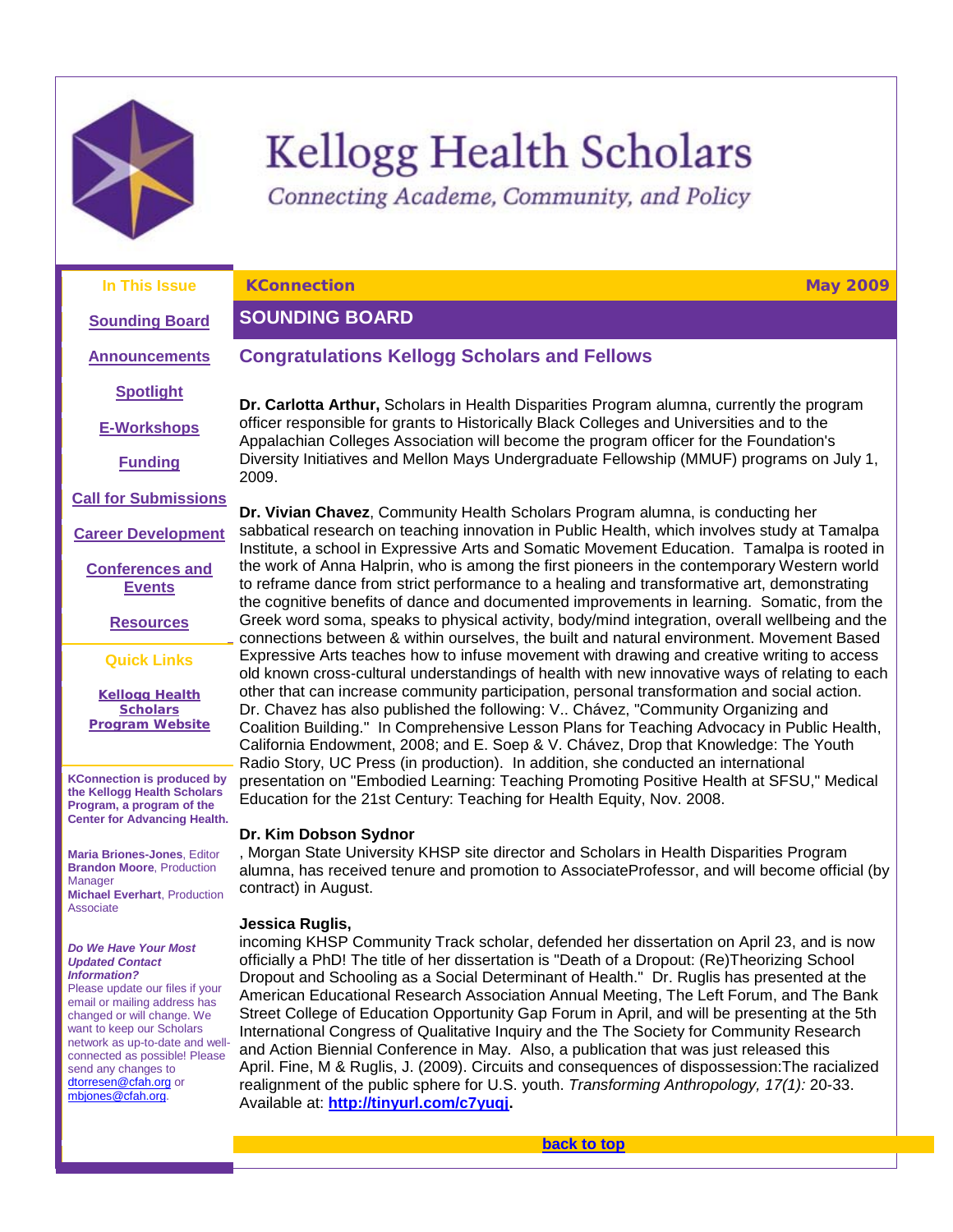# **ANNOUNCEMENTS**

**Kellogg Fellows in Health Policy Research program 2009 Networking Meeting** will be held on **June 2, 2009** at the Hyatt Regency Washington on Capitol Hill, 400 New Jersey Avenue, Washington, DC. The Kellogg Fellow-Alumni Discussion of Career Opportunities and Career Development will be from 3:30 p.m. to 5:30 p.m. There will be a dinner following the discussions from 6:00 p.m. to 8:00 pm. Dinner venue will be confirmed via email to the meeting attendees. **Please RSVP to Barbara Krimgold [\(bkrimgold@cfah.org\)](mailto:bkrimgold@cfah.org) as soon as possible if you plan to attend the dinner, so appropriate reservations could be made.**

**Kellogg Health Scholars Program 2009 Networking Meeting**will be held on**June 3-5, 2009**Hyatt Regency Washington on Capitol Hill, 400 New Jersey Avenue, Washington, DC. The meeting features a full day on Thursday, June 4, devoted to Congressional, Executive Branch and agency offices visits. As a first step to prepare attendees for these visit, a webinar on **Advocacy 101: Translating Health Disparities/Community-Based Participatory Research into Policy: Skills for Community and Academic Researchers** was held. Meeting attendees, especially those who will be participating at these visits, are encouraged to view the archived webinar. The webinar featured: Setting the Stage: Framing the issue, Connecting with State and Local Policy/Advocacy, presented by Jenifer Martin, KHSP Policy Consultant; Examples from Scholars Experience: Hill Visits to Congressional Offices (Community-based) and Executive Branch Agencies (Thematic), Mindi Spencer, (KHSP, MD Track alum and Assistant Professor, University of South Carolina; Kevin Robinson (CHSP alum and Assistant Professor, Bryn Mawr); and Next steps/Q&A/Discussion, facilitated by Bonnie Lefkowitz, KHSP Policy Consultant. To view the archived Webinar, click **[http://www.sph.umich.edu/richmedia/sph/khsp/March25th2009/.](http://rs6.net/tn.jsp?et=1102544916056&s=3608&e=0013HA21dAYPZoSqhQzztV4qj1gxCap3xfAZDEIeRVav-QdNGDo481EL9E95N06uhj629jpeRXmIVO8mcz12WSMQZn5UWHJG0pwR-VlP3vuud4YTBFwDbGKwPc5Jd3Z61j0uPGXmqgU0FbF_pUyqwKdwLMYr5-4PBKyfeDFkz0Mre0=)**

**The Disparities in Health in America: Working Toward Social Justice Workshop** is being scheduled for **June 20 to June 26, 2009** in Houston, Texas at the Robert Hickey Auditorium at the University of Texas M.D. Anderson Cancer Center. The goal of the workshop is to provide a comprehensive approach to the issue of health disparities. In addition, to also provide the attendee with the broad base knowledge related to a bio-psychosocial approach in addressing health disparities. Barbara Krimgold, director of the Kellogg Health Scholars Program National Program office, Dr. Leonard Syme, KHSP NAC member, Dr. Lovell Jones, KHSP training site director and the workshop organizer, and several of our Kellogg Scholars and Fellows will present at this workshop. The Kellogg Scholars and Fellows presenting include: Dr. Carl Hill, Kellogg Fellows alumnus; Dr. German Hernandez, SHDP alumnus; Dr. Melva Green, SHDP alumna; Dr. Anne Foster-Rosales, SHDP alumna; Dr. Kalahn Taylor-Clark, Kellogg Fellows and KHSP alumna; Dr. Amy Snipes, KHSP alumna; Dr. Angelica Herrera, KHSP alumna; Dr. Gina Evans, KHSP alumna; Dr. Larkin Strong, KHSP alumna; Dr. Naima Wong, Kellogg Fellows alumna; Dr. Mindi Spencer, KHSP alumna; and, Dr. Patricia Miranda, Kellogg Health Scholar. For more information, visit [www.mdanderson.org/crmh](http://rs6.net/tn.jsp?t=knspi8cab.0.izx8m9cab.5gytkqcab.1&ts=S0403&p=http%3A%2F%2Fwww.mdanderson.org%2Fcrmh) or call 713-563-4005.

#### **[back to top](#page-0-2)**

# <span id="page-1-0"></span>**SPOTLIGHT ON KELLOGG SCHOLARS NETWORK**

Meet Kellogg Fellows in Health Policy Research Program alumna, **Debra Pérez Joy, MA, MPA, PhD...**

Dr. Debra Pérez is a senior program officer in Research and Evaluation with The Robert Wood Johnson Foundation, where she is responsible for the Foundation's work on public health and managing programs that focus on increasing the diverse perspectives that inform the Foundation's grantmaking. As the former program officer for the Disparities Team, she was responsible for developing major initiatives designed to find interventions that work to reduce racial/ethnic disparities in healthcare and establish learning network of providers implementing strategies to serve the limited English proficient patient populations. In addition, she is also the senior program officer responsible for managing the National Urban Fellows program at RWJF which supports under-represented mid-careers in a 9 month mentorship at RWJF. As national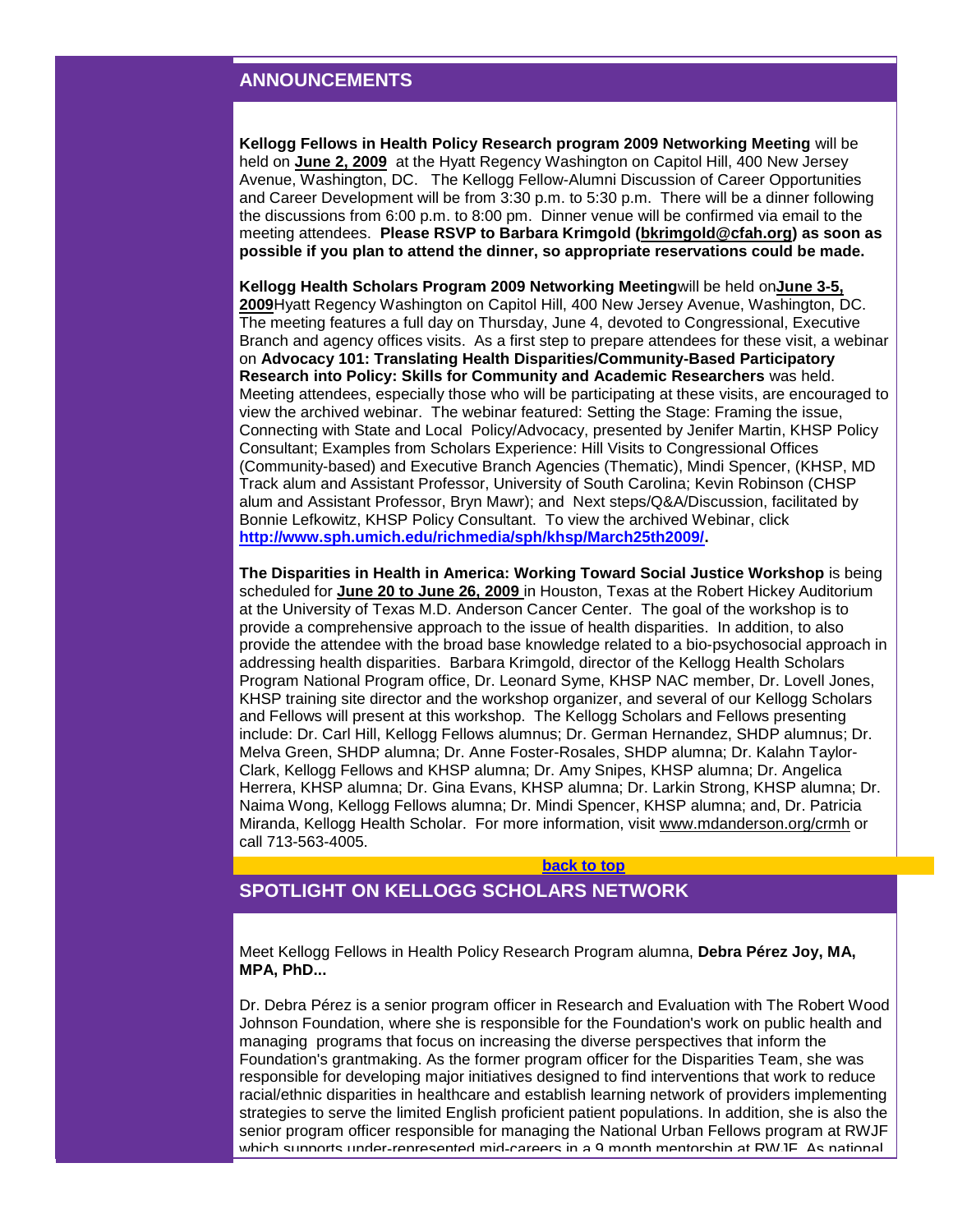program director for *New Connections: Increasing Diversity of RWJF Programming,* Dr Pérez also works with historically under-represented investigators and identifies opportunities to link this new talent to the Foundation's work across health and healthcare research areas. Dr Perez is also the Chair of the RWJF Diversity Committee working within the Foundation and with other foundations to enhance the quality and impact of philanthropy.

Since joining the Foundation in October 2004, Dr. Perez has also been responsible for program development in research and evaluation in the areas of racial/ethnic disparities, Latino and minority health health and healthcare issues and public health. Much of her work focuses on building the field of public health services systems research which supports building the evidence of how the organization, financing, performance and impact of the public health system impacts the performance of governmental and non-governmental agencies. She also leads the Foundation's diversity committee.

Dr. Pérez graduated from Douglass College with a BA in communication. She received an M.A. in social science and women's studies from the University of Kent in Canterbury, England, in 1993. Dr. Pérez received the National Urban and Rural Fellows award leading to her MPA from Baruch College, City University of New York where she graduated with honors. In 1998 she became deputy director for New Jersey Health Initiatives, a program office of the Robert Wood Johnson Foundation thus beginning her passion for philanthropy. In 2000, she entered an interfaculty doctoral program at Harvard University where in 2005 she received her PhD in health policy. While at Harvard, Dr. Pérez chaired the first and second university-wide symposium on racial and ethnic disparities in health/health care. She was awarded a five-year fellowship in health policy and research from the W.K. Kellogg Foundation. Her current research focuses on racial/ethnic disparities in health and health care. She has a particular focus on socio-cultural differences, factors associated with acculturation and how these factors impact immigrant and non-immigrants. She has also conducted research and published research on the prevalence of discrimination among Latinos and differences in Latino health policy preferences.

When asked what has been the impact of the Kellogg Fellowship on her career, Dr. Pérez said that "the Kellogg Fellowship program opened up a whole new world of possibilities. The things I am doing now, I could not even had imagined." She added, "If not for the Kellogg Fellowship, I would not be making the difference I am making today in the lives of other researchers/evaluators and community advocates working to promote health and healthcare equity. The Kellogg Fellowship was transformational to me."

#### **[back to top](#page-0-2)**

# <span id="page-2-0"></span>**Archived KHSP E-Workshops**

The archived KHSP e-workshops are taped from the live e-workshops of the Kellogg Health Scholars. These live electronic workshops are intended to bring Kellogg Health Scholars together between face-to-face networking meetings to explore topics of mutual interest. Its purpose is to form closer networks between the Kellogg Health Scholars and to provide to them and the Kellogg Community of Scholars support and resources for career development.

Access to archived e-workshops is STRICTLY LIMITED to Kellogg Health Scholars, Kellogg Fellows in Health Policy Research (current and alumni), Scholars in Health Disparities and Community Health Scholars program alumni and H. Jack Geiger Congressional Health Policy Fellows program alumni. The contents of these e-workshops are confidential. These archived presentations should not be accessed, copied or forwarded by/to any individuals other than group of scholars, fellows and scholar/fellow alumni that have been identified.

To listen to the archived presentations and download materials, click [http://www.cfah.org/workshops/login.asp.](http://rs6.net/tn.jsp?t=knspi8cab.0.zkuzrtcab.5gytkqcab.1&ts=S0403&p=http%3A%2F%2Fwww.cfah.org%2Fworkshops%2Flogin.asp) For login and passcode information, please contact Brandon Moore at [bmoore@cfah.org.](mailto:bmoore@cfah.org)

**[back to top](#page-0-2)**

#### <span id="page-2-1"></span>**FUNDING**

**Centers for Medicare & Medicaid Services (CMS)**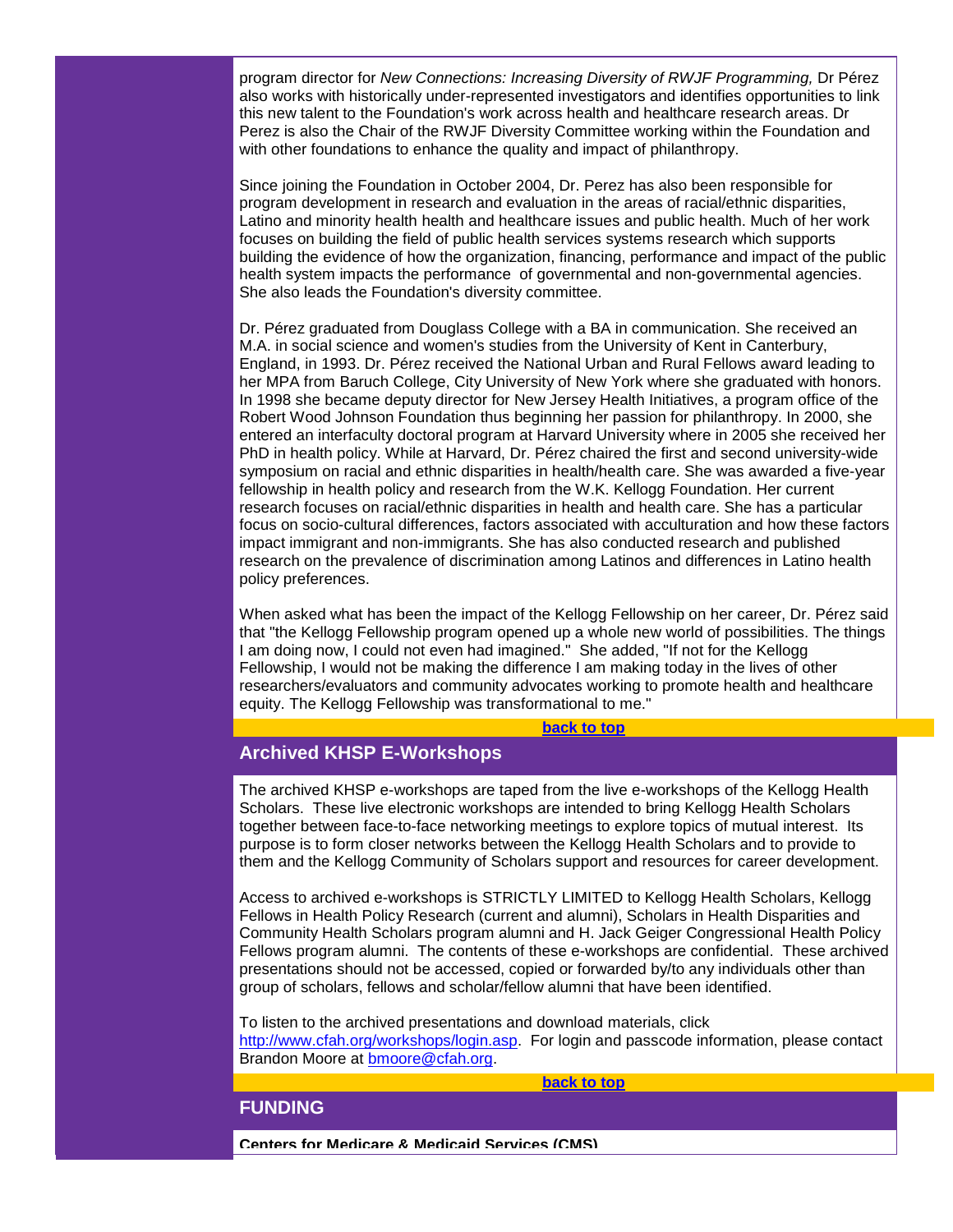# **Grants to Support the Hispanic Health Services Research Grant Program HHS-2009-CMS-HHS-0005**

## Please see brief description below - details are available at

[http://www.cms.hhs.gov/ResearchDemoGrantsOpt/](http://rs6.net/tn.jsp?t=knspi8cab.0.h88ri8cab.5gytkqcab.1&ts=S0403&p=http%3A%2F%2Fwww.cms.hhs.gov%2FResearchDemoGrantsOpt%2F) and **[http://tinyurl.com/djkkvo.](http://rs6.net/tn.jsp?t=knspi8cab.0.i88ri8cab.5gytkqcab.1&ts=S0403&p=http%3A%2F%2Ftinyurl.com%2Fdjkkvo)** The Centers for Medicare & Medicaid Services (CMS) is announcing the availability of funds under its grant program to assist researchers in conducting health services research for 2009. The purpose of the Hispanic grant program is to implement Hispanic American health services research activities to meet the needs of diverse CMS beneficiary populations. The grant program is designed to: 1) Encourage health services and health disparities researchers to pursue research issues which impact Hispanic Medicare, Medicaid, and State Children's Health Insurance Program health services issues, 2) conduct outreach activities to apprise Hispanic researchers of funding availability to conduct research-related issues affecting Hispanic American communities to expand the pool of applicants applying for such grants, 3) assist CMS in implementing its mission focusing on health care quality and improvement for its beneficiaries, 4) support extramural research in health care capacity development activities for the Hispanic American communities, 5) promote research that will be aimed at developing a better understanding of health care services issues pertaining to Hispanic Americans, and 6) foster an network for communication and collaboration regarding Hispanic health care issues. Funding is available for grants to implement research related to health care delivery and health financing issues affecting Hispanic American communities, including issues of access to health care, utilization of health care services, health outcomes, quality of services, cost of care, health and racial disparities, socio-economic differences, cultural barriers, managed care systems, and activities related to health screening, prevention, outreach, and education. Eligible researchers may request \$100,000 per year for up to two (2) years for these grants.To be eligible for grants under this program, applicants must meet one of the following three requirements in order to qualify for funding under this grant program: 1) A health services/disparities researcher at an university or college offering a Ph.D. or Masters Degree Program in one or more of the following disciplines Allied Health, Gerontology, Health Care Administration, Nursing, Pharmacology, Public Health, Public Policy, Social Work; or 2) a member of a community-based health organization with a Hispanic health services research component; or 3) a member of a professional association focusing on Hispanic health services and health disparities issues.

#### **Society for the Psychological Study of Social Issues The Grants-In-Aid Program Deadline: May 15, 2009**

The SPSSI Committee on Grants-in-Aid (GIA) wishes to support scientific research in social problem areas related to the basic interests and goals of SPSSI and particularly those that are not likely to receive support from traditional sources. The Committee especially encourages proposals involving (a) unique and timely research opportunities, (b) underrepresented institutions, graduate students, and junior scholars, (c) volunteer research teams, and (d) actual, not pilot, projects. Funds are not normally provided for travel to conventions, travel or living expenses while conducting research, stipends of principal investigators, costs associated with manuscript preparation, or the indirect costs of institutions. ELIGIBILITY: The applicant must be a member of SPSSI. Applicants may submit only one application per deadline. If an applicant has applied to the Clara Mayo Grant in the same award year (July 1- June 30), she or he is not eligible to apply for GIA. Individuals may submit a joint application. Please visit [www.spssi.org/grantsinaid](http://rs6.net/tn.jsp?t=knspi8cab.0.j88ri8cab.5gytkqcab.1&ts=S0403&p=http%3A%2F%2Fwww.spssi.org%2Fgrantsinaid) for more information and to apply online. The deadline for submissions is May 15, 2009.

**[back to top](#page-0-2)**

# <span id="page-3-0"></span>**CALL FOR SUBMISSIONS**

**Call for Abstracts for Papers and Posters -- 16th Annual Canadian Conference on International Health Health Equity: Our Global Responsibility Ottawa, Ontario, Canada October 25-28, 2009 Deadline: Monday, May 11, 2009**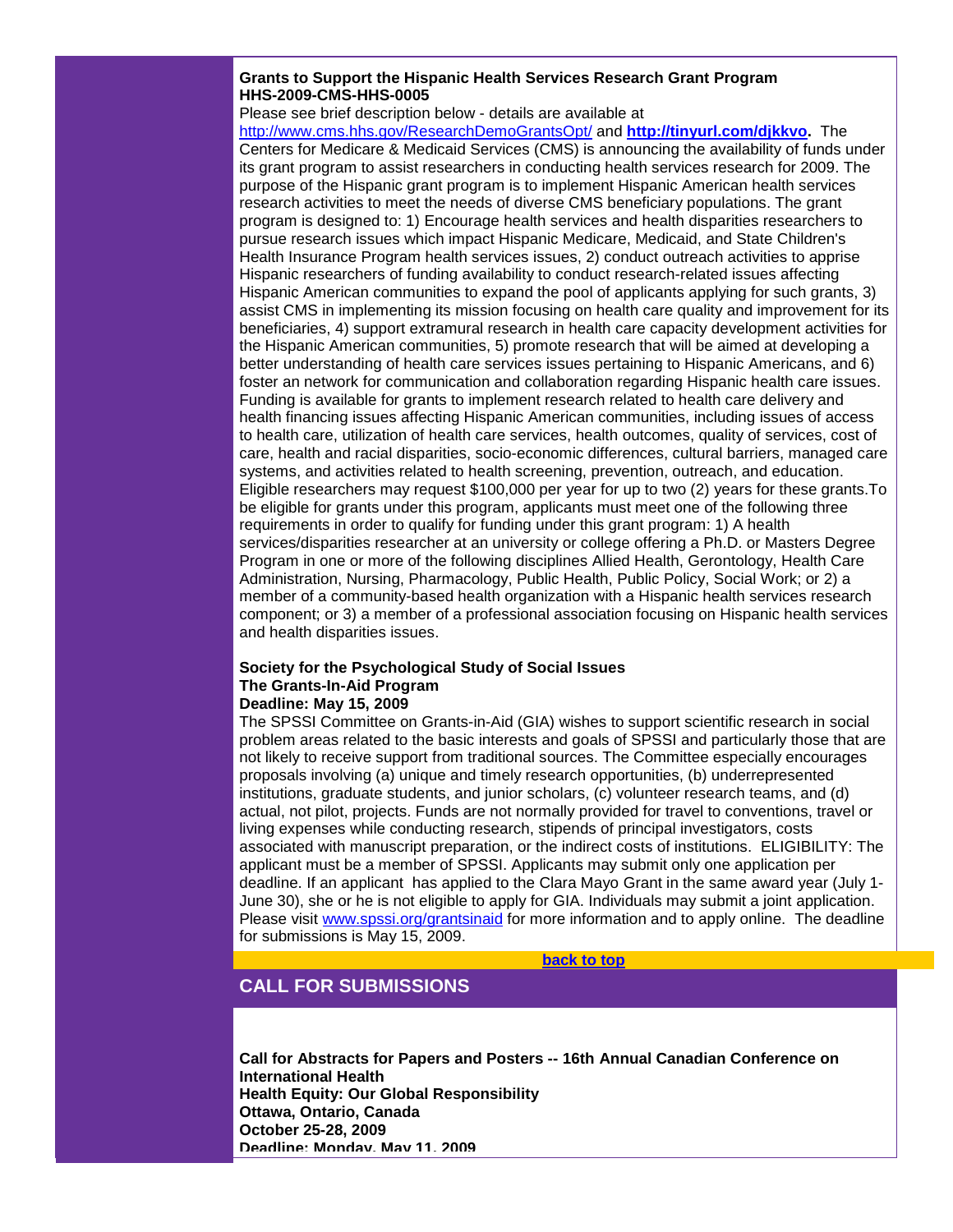#### Website: [http://www.csih.org/en/ccih/overview.asp](http://rs6.net/tn.jsp?t=knspi8cab.0.k88ri8cab.5gytkqcab.1&ts=S0403&p=http%3A%2F%2Fwww.csih.org%2Fen%2Fccih%2Foverview.asp) Program: [http://www.csih.org/en/ccih/program.asp](http://rs6.net/tn.jsp?t=knspi8cab.0.l88ri8cab.5gytkqcab.1&ts=S0403&p=http%3A%2F%2Fwww.csih.org%2Fen%2Fccih%2Fprogram.asp)

The 2009 Canadian Conference on International Health (CCIH) will examine inequities of health status, and the impact on the health of marginalized, vulnerable and Indigenous populations of changing environments, whether these changes are due to climate, technology, the economy or threats to human security. Deadline: The Call for Abstracts for Papers and Posters will be: Monday, May 11, 2009. Anticipated outcomes of the conference will be: 1) evidence of improvements in social determinants and their impacts on health and social outcomes; 2) evidence of the impact of environmental technological and economic change on health equity; 3) consideration of the need for a paradigm shift in intersectoral policy and practice, locally, nationally and internationally; and, 4) a summary of the current thought and discourse on Canada's responsibility, in Canada and globally, for health equity and social justice (addressing our original 1948 commitment), and proposed ways forward. THEME AREAS (Note: Global, National and Local experiences will be welcome on each day) Day 1: Ethics and Responsibility, Economics and Social Determinants

- Economics: Achieving the MDGs: Hope or Despair
- Ethics: Partnerships and Capacity
- Social Determinants of Health: Evidence, Achievements and Challenges
- Searching for Social Justice: Achievements and Challenges

Day 2: Global Health Diplomacy (GHD)

- Social reform, responsibility, accountability:
- Global Health Diplomacy and the G8
- **•** Diplomacy and Ethical Aid
- Responsible Health Security: Ethics and Reality
- Health in all policies: The Role of Global Health Diplomacy

 Role of academe/ the role of civil society in Global Health Diplomacy: Training and capacity building and action

Indigenous participation and perspectives

Day 3: Social Determinants of Health: Think Globally, Act Locally

- Rolling out the MDGs
- **IMPLEMENTIME:** Implementing the Social Determinants of Health: What's Working
- Advocacy and Social Determinants of Health: Does It Work?
- **Sustainable Environments in the Context of Global Change**
- Social Determinants of Health and Vulnerable Populations: Evidence and Action
- Indigenous World Views and Contribution to Social Determinants of Health

*EDITOR'S NOTE***: Barbara Krimgold would like to hear from anyone who has an abstract accepted for this conference. Please send her an email at [bkrimgold@cfah.org.](mailto:bkrimgold@cfah.org)**

# **Call for Manuscripts - Health and Human Rights: An International Journal, Issue 11:2 Non-Discrimination and Equality**

# **Deadline: May 15, 2009 (extended deadline)**

DEADLINE EXTENDED for invited manuscripts on "nondiscrimination and equality" to Health and Human Rights: An International Journal. The new deadline is May 15, 2009. Details below.

Non-discrimination is perhaps the most fundamental principle underlying all of human rights. Yet, notions of equality and non-discrimination have yet to be fully developed as they apply to health policy and programming. What does equality actually mean in rolling out or scaling up services, or determining resource allocations in health? What dimensions of inequality result in inequity? What are the grounds for advancing substantive equality as it relates to preconditions for health and access to care? How is the concept of non-discrimination related to but distinct from development concepts of social exclusion? This issue will critically explore these concepts in theory and practice. Further information is available at: [http://www.hhrjournal.org/index.php/hhr/about/submissions.](http://rs6.net/tn.jsp?t=knspi8cab.0.m88ri8cab.5gytkqcab.1&ts=S0403&p=http%3A%2F%2Fwww.hhrjournal.org%2Findex.php%2Fhhr%2Fabout%2Fsubmissions.)

**Call for Interest to be a Member of a New WHO Scientific Resource Group on Health Equity Analysis and Research - Department of Ethics, Equity, Trade and Human Rights, World Health Organization Deadline: May 15, 2009**

Website: [http://www.who.int/eth/en/](http://rs6.net/tn.jsp?t=knspi8cab.0.n88ri8cab.5gytkqcab.1&ts=S0403&p=http%3A%2F%2Fwww.who.int%2Feth%2Fen%2F)

Nominate yourself or someone else: [equity@who.int](mailto:equity@who.int)

The World Health Organization (WHO) is establishing a Scientific Resource Group (SRG)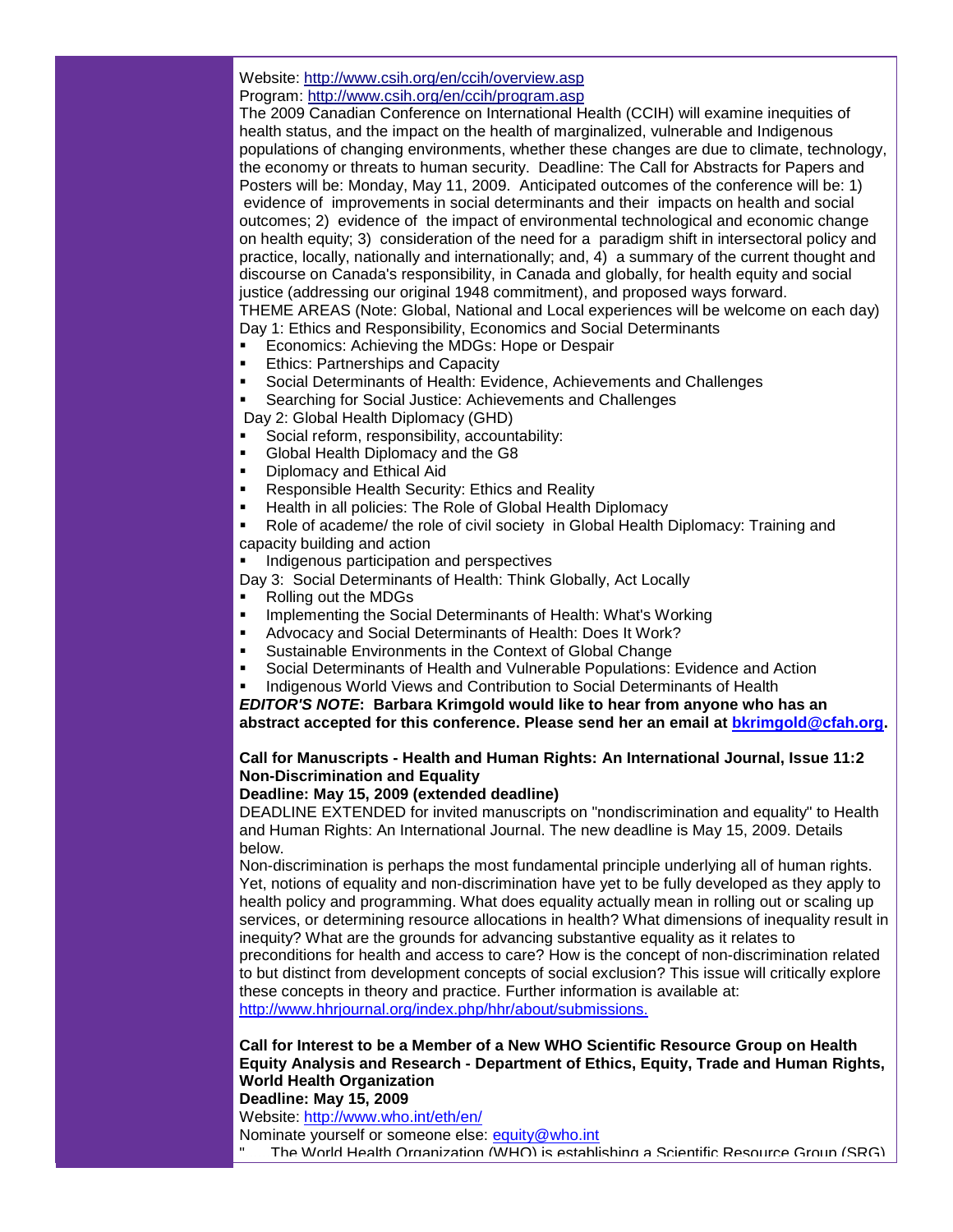on Health Equity Analysis and Research to support WHO on its programme of work on equity and health. This includes contribution to the development of WHO and other collaborative products or the peer-review of these products. The Scientific Resource Group (SRG) work aligns with a key strategic objective of WHO to address a broad range of determinants of health (social, economic, political, environmental, etc.) and a core value to increase social justice including health equity within and across countries. Members will advise WHO on strategic directions, work plan content, objectives and priorities, as well as contribute to products and services in particular those relating to measurement, monitoring, evaluation, analysis and research, including:

§ Recommend indicators for the monitoring of broader determinants of health and health inequalities, within and across countries; recommend indicators and measurement approaches to enhance global accountability and national monitoring efforts in this area

 Produce or endorse tools and methods to support measurement and evaluation of status and trends in equity and health, drawing on multiple disciplinary perspectives

 Recommend research and research synthesis methods to evaluate policies and interventions from an equity perspective and support global research activities in this area that serve to increase global evidence on what to do, and strengthen capacities and extend collaborations across low-, middle- and high-income countries involving a wide range of knowledge producers and users

 Produce key analysis and reports addressing equity and health, that clarify analytical methods, revise and apply norms and standards as well as peer-reviewed articles or practical guidelines for wider dissemination.

The members of the Scientific Resource Group (SRG) will work primarily through electronic communications (e.g. email, facsimile, telephone or video conferences) to exchange information, circulate documentation and maintain contact. Expected Qualifications: Up to 25 members will be selected on the basis of their knowledge and expertise on equity and health. The group will include both established experts as well as promising leaders in relation to measurement, monitoring and analysis, and research methods. Experts from research and training institutions, universities, ministries, other institutes, governmental and nongovernmental, as well as from other UN organizations, development banks, etc. are sought to participate in this group. Individuals from low- and middle-income countries and women are especially encouraged to apply. Commitment: A two year commitment, renewable, is sought. A base advisory role is expected to range from 6 to 12 working days per year. This includes the tasks of reviewing documents, preparing for discussions, completing written comments, and participation in eventual meetings. Additional working days to contribute to products and services will be mutually agreed upon and contractual arrangements, as appropriate, will be made with each Scientific Resource Group (SRG) member and in consultation with its chair, Professor Cesar G. Victora, President Elect of the International Epidemiological Association. Nomination Process: Please nominate yourself or someone else by 15 May 2009, by sending an expression of interest by email to [equity@who.int](mailto:equity@who.int)

that includes the nominee's name, full contact information including email and telephones, and optionally, a couple of sentences on why the nominee should participate in the group and noting no conflict of interest to advise WHO. All nominees will be contacted on a rolling basis with selection completed by end June 2009. Submitted by: Ritu Sadana, Coordinator ai, Equity Analysis and Research, Department of Ethics, Equity, Trade and Human Rights, World Health Organization, 20, avenue Appia, 1211 Geneva 27, Switzerland

## **Call for Papers - Society for Public Health Education (SOPHE) Reducing Health Disparities Among Youth: Promising Strategies Deadline: May 20, 2009 (extended)**

The Society for Public Health Education (SOPHE) is set to publish a supplement of Health Promotion Practice in collaboration with CDC's Division of Adolescent and School Health. This supplement will feature practice-based programs, interventions and projects that have been successful in reducing disparities affecting children and adolescents, including social determinants of health. In particular, manuscripts are sought that address HIV/AIDS, immunizations, as well as risk factors for chronic conditions such as obesity, physical activity, diabetes, and asthma. Papers are sought that include innovative approaches to institutional supports, policy/advocacy and systems change, community/school health partnerships, engaging parents or peers, changing norms, and health communications programs and uses of various technological systems (e.g. games, avatars, cell phones, YouTube, social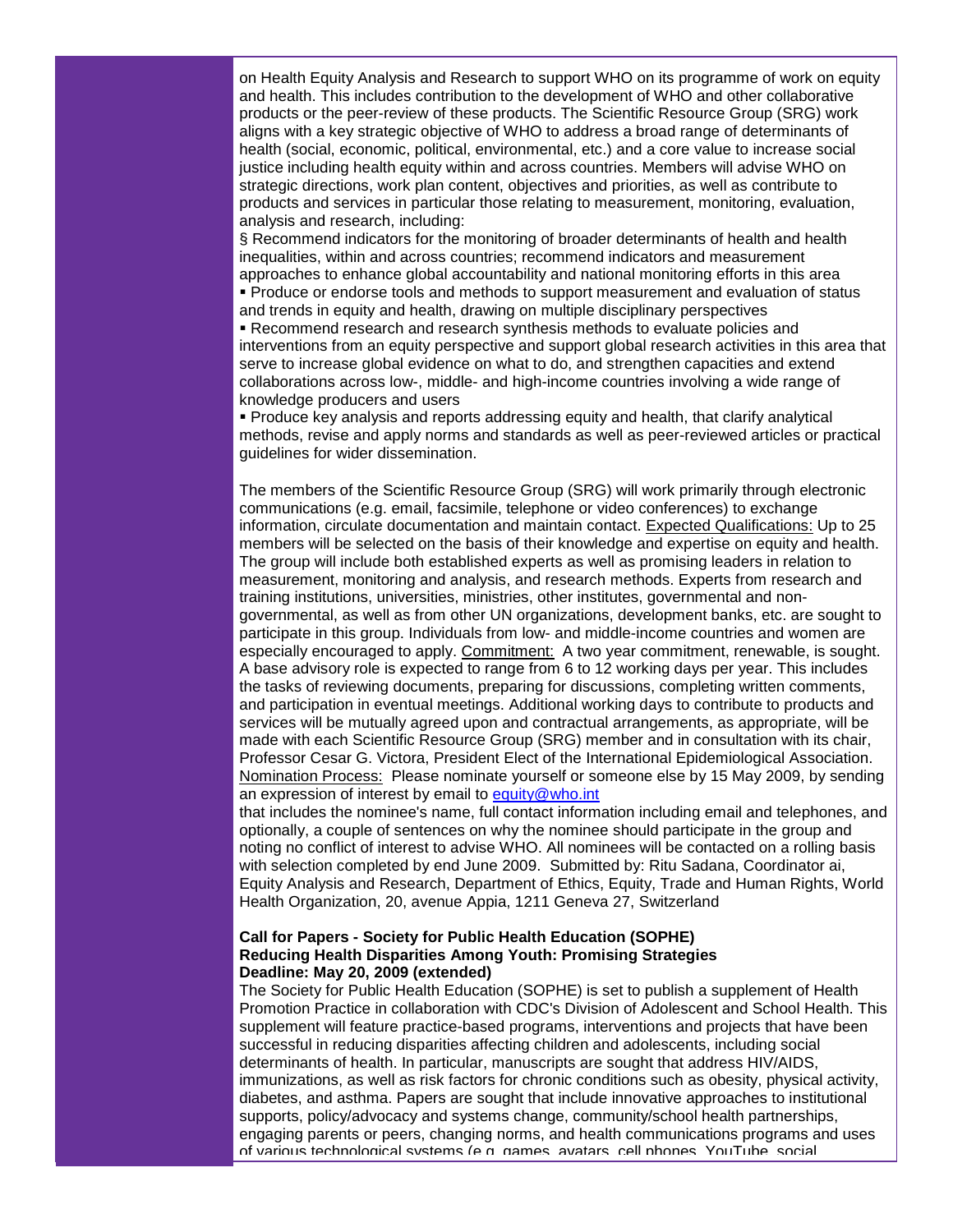networking sites). Articles should describe what was unique and successful about these programmatic activities, what partners were brought to the table, the challenges and opportunities associated with this approach, any health outcome data associated with the change in policy and/or practice, and efforts to make these changes sustainable. All manuscripts must be submitted no later than May 20, 2009 to SOPHE's online journal submission system: Editorial Manager [<http://www.editorialmanager.com/hpp>](http://rs6.net/tn.jsp?t=knspi8cab.0.szx8m9cab.5gytkqcab.1&ts=S0403&p=http%3A%2F%2Fwww.editorialmanager.com%2Fhpp). Guidelines for authors can be found at: [http://www.sagepub.com/upm-](http://rs6.net/tn.jsp?t=knspi8cab.0.tzx8m9cab.5gytkqcab.1&ts=S0403&p=http%3A%2F%2Fwww.sagepub.com%2Fupm-data%2F15040_HPP_Submission_Guidelines.pdf)

[data/15040\\_HPP\\_Submission\\_Guidelines.pdf.](http://rs6.net/tn.jsp?t=knspi8cab.0.tzx8m9cab.5gytkqcab.1&ts=S0403&p=http%3A%2F%2Fwww.sagepub.com%2Fupm-data%2F15040_HPP_Submission_Guidelines.pdf) Health Promotion Practice (HPP) publishes authoritative, peer reviewed articles devoted to the practical application of health promotion and education. The journal is unique in its focus on critical and strategies information for professionals engaged in the practice of developing, implementing, and evaluating health promotion and disease prevention programs. In addition, HPP serves as a forum to promote linkages between researchers in the academic and private sectors with health promotion and education practitioners.

The manuscript process is managed through Aries Editorial Manager. For more information, contact Carmen Head [\(chead@sophe.org\)](mailto:chead@sophe.org).

# **Call for Posters - National Association of Community Health Centers Present Health Center Research & Innovations at the 2009 Community Health Institute & Expo**

#### **Deadline: May 29, 2009**

*Are you conducting research in, on, or with health centers? Do you have an exceptional program that can be replicated by other health centers?*

With over 2000 attendees, the Community Health Institute & Expo (CHI) is the ideal place to showcase a research activity happening at a center, research on centers, or an innovative best practice that has improved care or reduced costs. Presenting a poster at the CHI provides you a forum to share your work, find other centers with similar needs and interest, deliberate over new ideas, and facilitate the creation of new partnerships. For more information on posters, abstract guidelines, selection process, and presentations, please [click](http://rs6.net/tn.jsp?t=knspi8cab.0.o88ri8cab.5gytkqcab.1&ts=S0403&p=http%3A%2F%2Fcts.vresp.com%2Fc%2F%3FNationalAssociationo%2Fcf4820ac9d%2F9e220d8935%2Fdf72db81b8%2Flog%3D1)  [her](http://rs6.net/tn.jsp?t=knspi8cab.0.o88ri8cab.5gytkqcab.1&ts=S0403&p=http%3A%2F%2Fcts.vresp.com%2Fc%2F%3FNationalAssociationo%2Fcf4820ac9d%2F9e220d8935%2Fdf72db81b8%2Flog%3D1)[e.](http://rs6.net/tn.jsp?t=knspi8cab.0.q88ri8cab.5gytkqcab.1&ts=S0403&p=http%3A%2F%2Fcts.vresp.com%2Fc%2F%3FNationalAssociationo%2Fcf4820ac9d%2F9e220d8935%2F27b7c7f483%2Flog%3D1) Accepted poster submitters will be notified of decisions by July 1. For more information, email Michelle Proser, NACHC Director of Research, at [mproser@nachc.com.](mailto:mproser@nachc.com)

# **Call for Abstracts -- The 8th International Conference on Urban Health Nairobi, Kenya**

# **October 19-23, 2009**

# **Deadline: May 30, 2009**

All abstracts must be submitted online at [www.icuh2009.org/abstracts.htm.](http://rs6.net/tn.jsp?t=knspi8cab.0.r88ri8cab.5gytkqcab.1&ts=S0403&p=http%3A%2F%2Fwww.icuh2009.org%2Fabstracts.htm) Authors may submit an unlimited number of abstracts. We invite you to submit your recent research and other scientifically relevant urban health work for consideration for the conference. CBPR submissions are welcome!

## **Call for Mentors and Mentees -- American Psychological Association Office on AIDS Deadline: june 1, 2009**

The American Psychological Association (APA) Office on AIDS is currently seeking qualified mentors and mentees to participate in a two-year, distance-learning, mentorship program designed to prepare doctoral-level behavioral and social scientists for careers as independent researchers in the area of HIV/AIDS and communities of color. The deadline for application materials is June 1, 2009. This one-year-old program called the Cyber Mentor Program ( [http://www.apa.org/pi/aids/cyber\\_mentors.html](http://rs6.net/tn.jsp?t=knspi8cab.0.s88ri8cab.5gytkqcab.1&ts=S0403&p=http%3A%2F%2Fwww.apa.org%2Fpi%2Faids%2Fcyber_mentors.html) ), funded by the National Institute of Mental Health (NIMH), utilizes state-of-the-art, distance-learning technologies (e.g., webcasts, online classrooms, etc.) to assist mentees to achieve three major goals:

1) develop and implement a career development plan focused on building the capacity to conduct independent research in the area of HIV/AIDS and communities of color; 2) conceptualize, draft, and submit a high-quality research application to an appropriate NIH funding mechanism; and,

3) establish a mutually supportive network of professional colleagues with common research interests.

<span id="page-6-0"></span>Click Here for Mentor Application Information ( [http://www.apa.org/pi/aids/mentor.html](http://rs6.net/tn.jsp?t=knspi8cab.0.t88ri8cab.5gytkqcab.1&ts=S0403&p=http%3A%2F%2Fwww.apa.org%2Fpi%2Faids%2Fmentor.html) ) Click Here for Mentee Application Information ( [http://www.apa.org/pi/aids/mentee.html](http://rs6.net/tn.jsp?t=knspi8cab.0.u88ri8cab.5gytkqcab.1&ts=S0403&p=http%3A%2F%2Fwww.apa.org%2Fpi%2Faids%2Fmentee.html)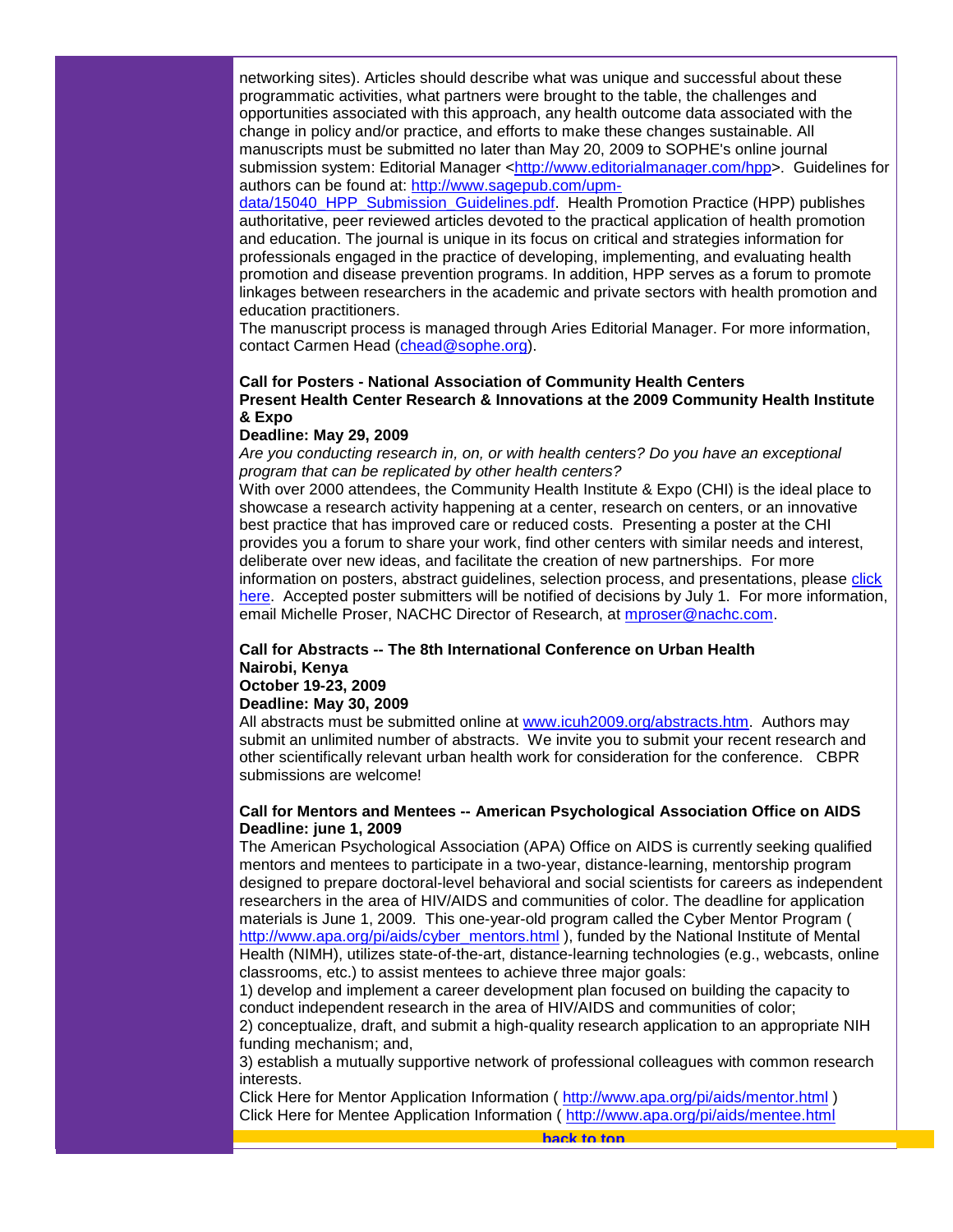# **Career Development**

**Brooklyn College/City University of New York Assistant Professor or Public Health - Health Care Policy Health and Nutrition Sciences** [http://tinyurl.com/d75qhr](http://rs6.net/tn.jsp?t=knspi8cab.0.v88ri8cab.5gytkqcab.1&ts=S0403&p=http%3A%2F%2Ftinyurl.com%2Fd75qhr) and [www.brooklyn.cuny.edu](http://rs6.net/tn.jsp?t=knspi8cab.0.w88ri8cab.5gytkqcab.1&ts=S0403&p=http%3A%2F%2Fwww.brooklyn.cuny.edu%2F)

Open until filled with the review of resumes to begin 4/30/09. POSITION DESCRIPTION AND DUTIES The selected candidate will have his/her primary appointment with Brooklyn College's Department of Health and Nutrition Sciences with potential for addition appointment with The City University of New York's newly instituted doctoral program in public health (DPH). Responsibilities will include teaching courses in public health policy in the undergraduate health and master of public health (MPH) programs; supervising master's students program in field placements/practice experience, teaching in other areas of public health depending on areas of expertise; developing and maintaining a funded research program with emphasis on health care policy; providing service to the department/college, university, and profession, e.g., student advisement, maintenance of program accreditation with CEPH, and faculty governance. QUALIFICATION REQUIREMENTS Ph.D. or equivalent; expertise in health care policy as it affects racial or ethnic minorities. Prior college teaching with experience incorporating active learning strategies and communication skills; teaching or other relevant experience in urban communities; research experience specific to public health issues; and interest in collaborating with faculty and mentoring student research highly preferred. Send cover letter, curriculum vitae, and names/addresses of three references to Michael T. Hewitt

Assistant Vice President for Human Resource Services Brooklyn College/CUNY 2900 Bedford Avenue Brooklyn, New York 11210-2889

#### **Loyola University Chicago, Center for Urban Environmental Research and Policy Research Associate**

Loyola University Chicago (LUC) and the Center for Urban Environmental Research and Policy (CUERP) [\(http://www.luc.edu/cuerp\)](http://rs6.net/tn.jsp?t=knspi8cab.0.x88ri8cab.5gytkqcab.1&ts=S0403&p=http%3A%2F%2Fwww.luc.edu%2Fcuerp) invite applications for the position of Research Associate. LUC is the largest Jesuit research universities in the United States, with four campuses: two campuses situated in urban settings, Lake Shore campus set along the shores of Lake Michigan, and Water Tower in downtown Chicago, a medical center in the metropolitan-area and a Center in Rome, Italy. Loyola also serves as the U.S. host university to the Beijing Center for Chinese Studies in Beijing, China. Launched in September 2005 as one of LUC's Centers of Excellence, CUERP is an interdisciplinary center dedicated to research, teaching, training, and outreach activities that focus on the urban landscape as an ecosystem. CUERP's mission is to advance understanding of the complex interdependency between humans and environmental systems and facilitate collaboration among scholars who are interested in making a significant contribution to environmental research and policy. CUERP also houses the undergraduate major Environmental Science/Studies Program (ESP). CUERP, located at the Lake Shore campus, is spearheading a research project called the Chicago Clean Air, Clean Water Program (CACW). This Program is a collaboration between CUERP and city, state, and federal environmental agencies that monitor Chicago's air and water quality, to develop a common database and research agenda focused on emerging threats including antibiotics, pharmaceuticals, endocrine disruptors, and plastic leachates. Drawing from the Center's interdisciplinary resources, the Research Associate will be involved in all aspects of initiating and orchestrating the science component of the CACW. Specific responsibilities of the Research Associate will include: 1) Helping to build collaborative partnerships with the city, state and federal agencies within Chicago that monitor air and water quality; 2) Designing and developing research projects within CACW; 3) Writing grant proposals for CACW research and infrastructure; 4) Serving on the CACW Leadership team as the Science Team Leader; 5) Participating in a search for an Analytical Chemist Lab Manager; 6) Helping to design and develop the Analytical lab; 7) Conducting research (CACW-related) and mentoring students in their lab; 8) Participating in CUERP staff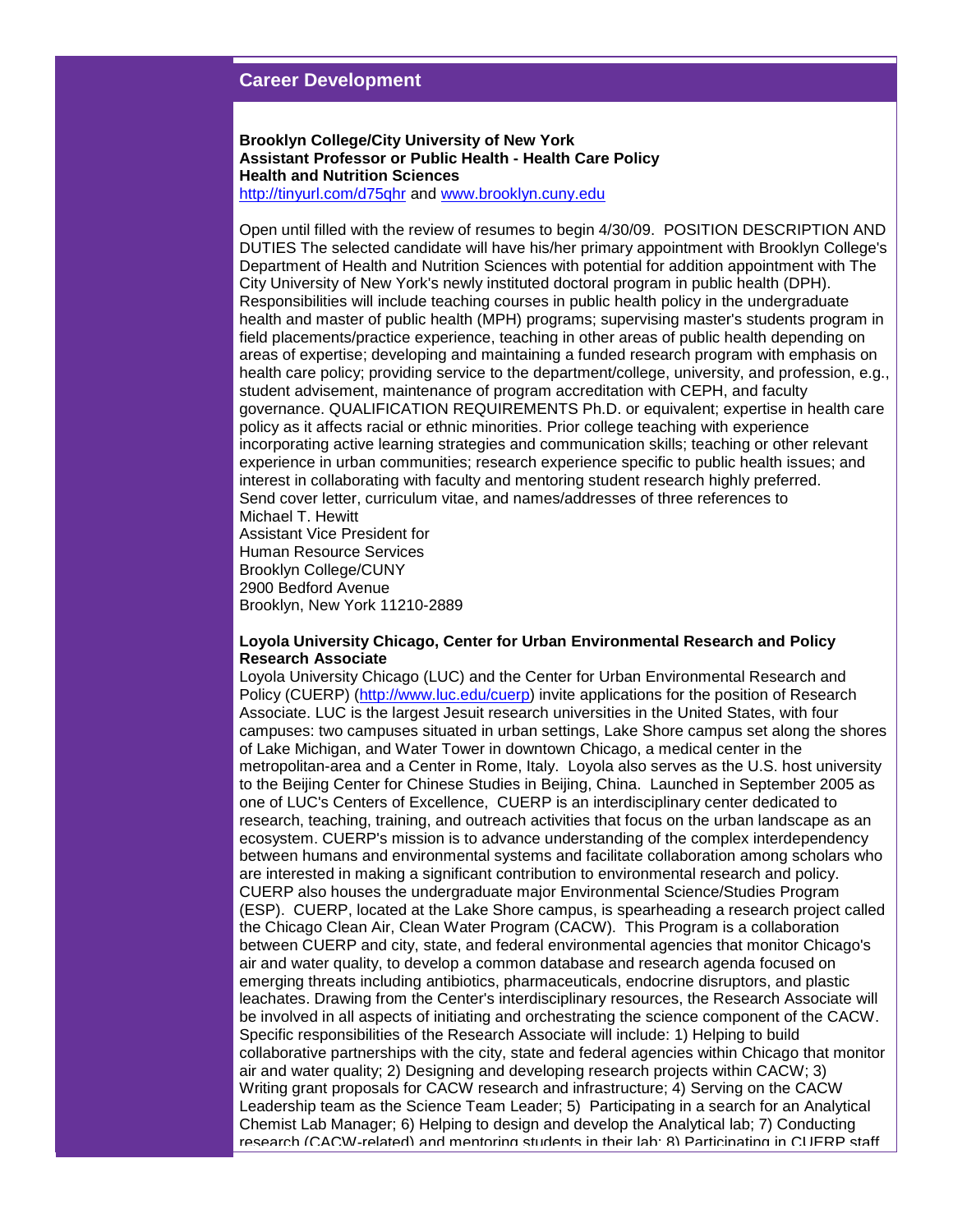meetings, participating in the search for a FT TT faculty member in fall 2009. Qualifications: · The successful candidate will have an advanced degree in an appropriate field with a doctorate degree preferred.

· Experience in an academic setting, and leadership in the area of environmental protection, and research collaborations.

· Experience in fostering partnerships with partner organizations, and excellent interpersonal and communication skills.

This is a 12 month position (1 July, 2009 - 30 June 2010). To ensure full consideration, applications should be received by 1 May, 2009. The position will remain open until filled. The anticipated start date is July 1, 2009. Candidates must register their application and submit an electronic CV, cover letter, and contact information for three references to [www.careers.luc.edu.](http://rs6.net/tn.jsp?t=knspi8cab.0.y88ri8cab.5gytkqcab.1&ts=S0403&p=http%3A%2F%2Fwww.careers.luc.edu%2F) Questions should be directed to Gina Lettiere, glettie@luc.edu.

#### **The Andrew W. Mellon Foundation**

#### **Program Associate and Associate Director in the Diversity Initiatives and Mellon Mays Undergraduate Fellowship Programs**

The Andrew W. Mellon Foundation ("Foundation") is a not-for-profit organization that makes grants in five core program areas (higher education, museums and art conservation, performing arts, conservation and the environment, and scholarly communications). In the higher education area, one of the Foundation's strongest commitments aims to promote racial and ethnic diversity, most notably through programs designed to increase the numbers of faculty members who belong to underrepresented and disadvantaged groups. The principal program area that supports this effort will be undergoing a transition in the summer of 2010 with the retirement of its long-time program officer and director and departure of its associate director. At that time, the Foundation's Diversity Initiatives and Mellon Mays Undergraduate Fellowship (MMUF) programs will assume the responsibility for grantmaking to the Historically Black Colleges and Universities (HBCUs). More information about these programs may be found on the Foundation's Web site at [www.mellon.org.](http://rs6.net/tn.jsp?t=knspi8cab.0.z88ri8cab.5gytkqcab.1&ts=S0403&p=http%3A%2F%2Fwww.mellon.org%2F) The position of Program Associate and Associate Director in the enlarged program will be filled by an open search to be conducted during the month of May 2009. Program Associate/Associate Director Position Description: The Program Associate/Assistant Director will work closely with the Program Officer/Director in managing the office of the Diversity Initiatives and Mellon Mays Undergraduate Fellowship programs and in organizing and maintaining both grantmaking activities and contacts with participants. While the main time commitment of the holder of this position will be to the MMUF, the concerted overlap of responsibilities between the Program Officer/Director and Program Associate/Associate will allow them to cover for one another and will imply a relationship of constant and thoroughgoing collaboration. *Responsibilities of the program associate/associate director will include, but not be limited to:* 

· working closely with and reporting to the Director of MMUF, assisting the Director with all aspects of managing the MMUF program.

· working closely with the on-campus MMUF coordinators to advise them on the management of their programs and respond to questions.

· assisting Mellon fellows by answering questions about the fellowship or program processes. · working closely with colleagues at the Social Science Research Council and Woodrow Wilson National Fellowship Foundation to coordinate the administration of graduate programs

for Mellon fellows.

· assisting the Director in developing strategic goals for the program and other programmatic opportunities in the Diversity Initiatives area.

· reviewing proposals and assisting with the drafting and editing of materials for grants recommended to the Foundation's Board of Trustees.

· with the Director, providing supervision and guidance to the program assistants who serve the MMUF and Diversity Initiatives program area.

· assisting staff with preparation for special meetings and major conferences.

· carrying out general office work, such as filing, assisting with the preparation of letters and other correspondence, creating mailing labels, answering the telephone, faxing documents, and other various projects as assigned.

· traveling for program functions and making travel arrangements for staff.

· representing the Foundation in professional settings, and specifically representing the Director of MMUF at various functions.

· taking on other assignments as necessary.

*Relevant skills and experience for the appointee to the program associate/associate director's*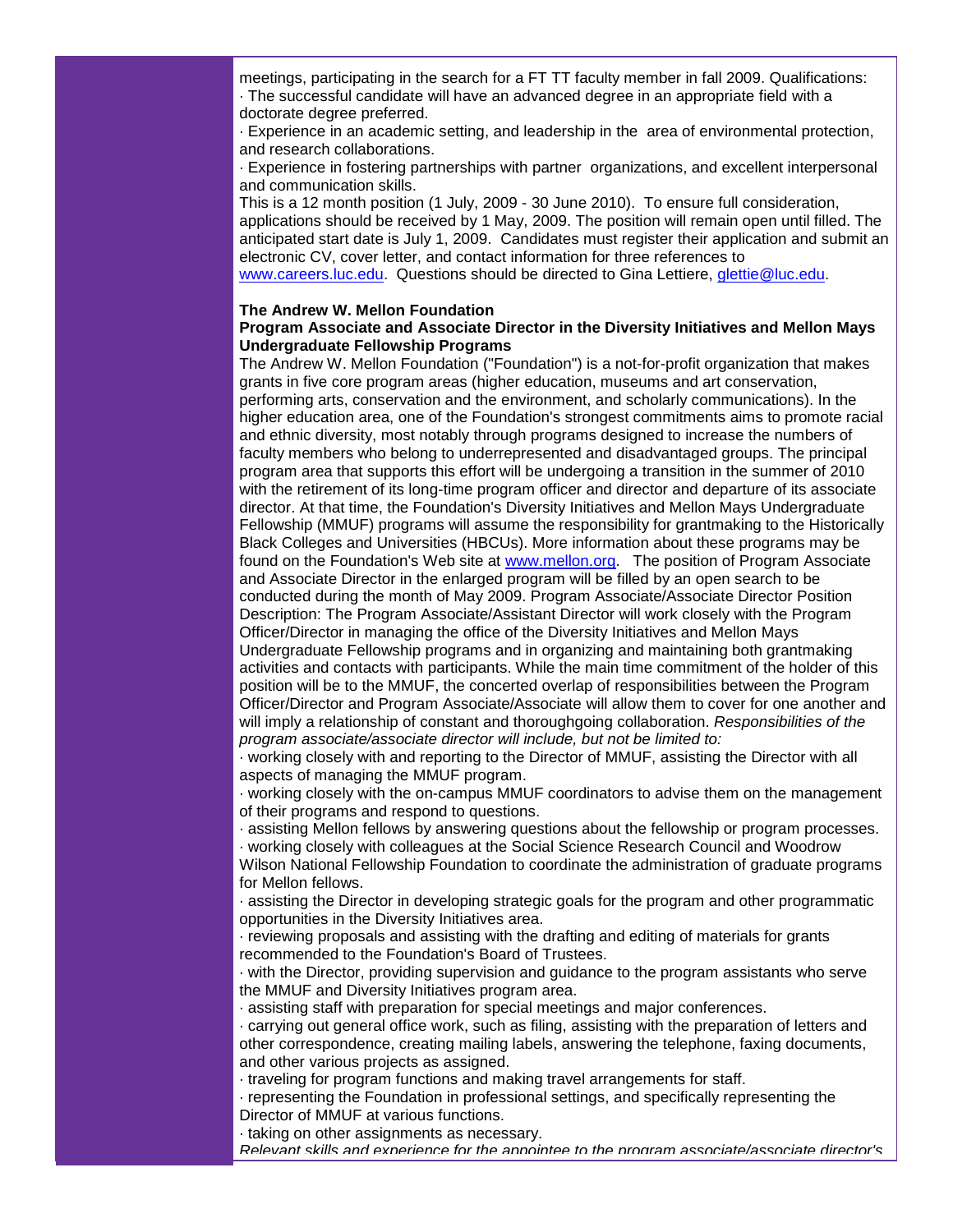*position include:* 

· master's degree or higher in the humanities, social sciences, education, or other relevant field.

· experience working in/with higher education institutions and with students and active interest in current policy issues in American higher education.

· outstanding interpersonal communication, team-building, and leadership skills

· strong oral and written communication skills.

· strong organizational and work-flow management skills,

· ability to work with a diverse constituency and on multiple tasks under deadline pressure.

· capacity to work independently at times, while also being a committed team player.

· understanding of and commitment to the goals of the MMUF program and of The Andrew W. Mellon Foundation

· PC computer literacy, particularly capacity to use all functions of Microsoft Office, and ability to learn new applications quickly.

· strong work ethic with a commitment to integrity and high quality

· pleasant and courteous personality.

· commitment to a collegial work environment and to collaboration with colleagues in all of the Foundation's program areas

The Foundation is an equal opportunity employer that offers a competitive salary, generous benefits, and excellent working conditions. Qualified candidates should submit a resume or curriculum vitae, cover letter, and salary requirements, addressing them in hard copy to Oscar De La Cruz, Human Resources Manager, The Andrew W. Mellon Foundation, 140 East 62nd Street, New York, NY 10065 or transmitting them electronically to **[programofficer@mellon.org.](mailto:programofficer@mellon.org)**

# **The Hastings Center, New York Research Scholar**

# **Deadline: May 15, 2009**

The Hastings Center seeks applications and nominations for the full-time, permanent position of Research Scholar at the early-career level. This position offers a superb opportunity for an early-career scholar (recent post-doc or equivalent) with extremely strong writing skills and a commitment to collegial, interdisciplinary scholarly work. This scholar will work with the Center's current research scholars to develop, secure grant funding for, and participate in, new research projects. She or he will also collaborate with the Center's Public Affairs and Communications Department to create new publications for journalists, policymakers, opinion leaders, and other audiences. Qualifications: Competitive candidates will have a PhD, JD, or other relevant terminal degree or combination of degrees. Although a degree in bioethics is not essential, the successful candidate should have training or significant experience in bioethics. Academic training and experience in at least two of the following areas (broadly defined) is strongly preferred: health care ethics, health policy, public health, and/or research ethics. An aptitude for communicating with diverse audiences will be considered a strength. To apply, send: a letter of application describing your background and interests; a resume or CV; two writing samples; and the names and contact information for two references to [jobs@thehastingscenter.org.](mailto:jobs@thehastingscenter.org) Electronic applications are preferred. Questions sent to [jobs@thehastingscenter.org](mailto:jobs@thehastingscenter.org) will be answered promptly. Application deadline: Friday, May 15th, 2009. Applications will be reviewed as they are received. The Hastings Center offers a competitive salary commensurate with experience, health insurance, TIAA-CREF pension plan, generous vacation, sick leave and holiday schedules. We are an equal opportunity employer, actively committed to building a diverse staff and creating an inclusive environment for all employees. The Hastings Center is an independent, nonprofit, nonpartisan institution that since 1969 has been a leader in research, education, and policy recommendations on the ethical and social impact of advances in medicine, health care, and biotechnology. The Center is located in Garrison, New York, 50 miles north of New York City. For more information about The Hastings Center, visit: [www.thehastingscenter.org.](http://rs6.net/tn.jsp?t=knspi8cab.0.988ri8cab.5gytkqcab.1&ts=S0403&p=http%3A%2F%2Fwww.thehastingscenter.org%2F)

#### **The Praxis Project, Washington, DC Policy Director**

Our policy work is certainly not like most national groups as we focus on local policy development from a very particular framework. Our hope is to find an energetic, creative person who can help lead this area of work and is committed to helping build the institution as part of a senior management team. Those interested should submit a cover letter and resume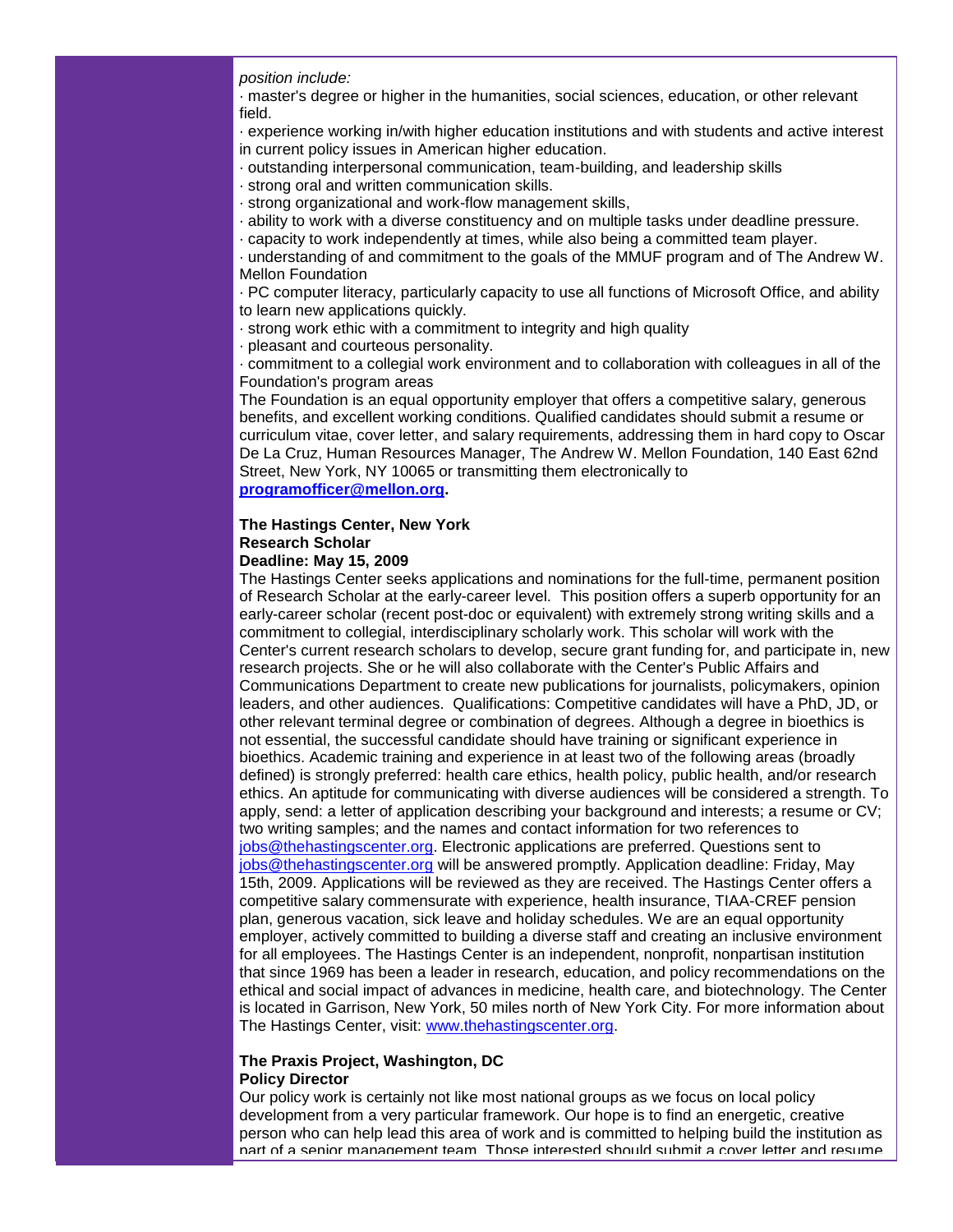to Salimah Salaam Muhammad at [ssalaam@thepraxisproject.org](mailto:ssalaam@thepraxisproject.org) as soon as possible. POSITION DESCRIPTION: The Policy Director should be willing and able to work with a team approach, and should share Praxis' overall commitment to addressing issues of racial and economic justice, working with traditionally

disenfranchised populations, changing structural conditions to improve the quality of life, building community power, and institutional/systemically focused strategies. Manage Technical Assistance and Policy Related Activities. Direct and execute the provision of technical assistance to local coalitions and others on public policy issues related to health justice including site visit coordination and coordination of policy related training needs (in collaboration with the Training Director); respond to (and refer as appropriate) routine and specialized requests for information, including maintenance and distribution of Praxis policy related information; and provide direction for policy related research activities, as needed. Provide professional and personal assistance to constituents in answering inquiries, locating information, and interpreting requests. Conduct manual and computerized information research to support Resource

Center requests. Research and Writing. Identify emerging policy issues and approaches and provide written synopses and analyses of key policy issues that relate to program work; assist in the preparation of a variety of Praxis

publications, including manuscripts, graphic presentations, fact sheets, action alerts, media packets, training curricula, etc. Training. Assist in the coordination and implementation of trainings and training logistics. Fundraising. Assist in identifying funding sources, and contacts; and help with the preparation of funding proposals, reports and other related correspondence. Personnel Supervision. Select and supervise interns in policy, as funding permits. QUALIFICATIONS:

\* Familiarity with social justice oriented approaches to framing, media strategy, and propaganda. Connections to and/or history of work with Latina/o, Asian-Pacific Islander and/or indigenous communities a plus.

\* Strong journalistic research and writing skills along with the ability to write for the public in a compelling way.

\* Minimum of three years experience working on public policy issues at the community level.

\* Ability to interpret and communicate research materials for lay audiences.

\* Understanding of principles and approaches to policy-focused prevention.

\* Ability to work collaboratively and to enable community members to build power for policy change.

\* Experience and ease working with diverse populations.

\* Commitment to addressing systemic causes of racism, sexism, homophobia and poverty.

\* Knowledge of and experience with web publication and the use of the Internet as a tool for communication, propaganda and action.

\* Ability to work independently, be detailed oriented, prioritize own work, and collaborate with and coordinate the work of others in a harmonious and empowering manner.

SALARY RANGE: The salary range is based on experience and funding availability with a generous benefits package.

#### **University of California, Los Angeles, California Center for Population Research (CCPR) Tenure-track Assistant/Associate/Full Professor**

The UCLA California Center for Population Research (CCPR) is seeking candidates for a full time tenure-track position in demography and population studies. This is an open rank faculty appointment with rank depending on the candidate's experience and record. The department in which the appointment is made will be based on the candidate's discipline and departmental preferences, but will most likely be made in one of the major departments represented within CCPR (Economics, Sociology, Community Health Sciences, Geography, and Public Policy). Candidates should have an active research program in areas related to demography and population research and the ability to teach high quality required and elective courses. We invite applications from candidates whose research and teaching focuses on any area of demographic research, including the following: demographic aspects of ethnicity, discrimination, social class, income inequality, and social and geographic mobility; economic and social disparities in health and the effects of health on socioeconomic status; adolescence, young adulthood, and youth at risk; aging, retirement, and the elderly population; population and the environment. Research may focus on the United States, other countries, or both. Strong preference will be given to candidates who show evidence of interdisciplinary research and/or interest in communication and collaboration among disciplines. Applicants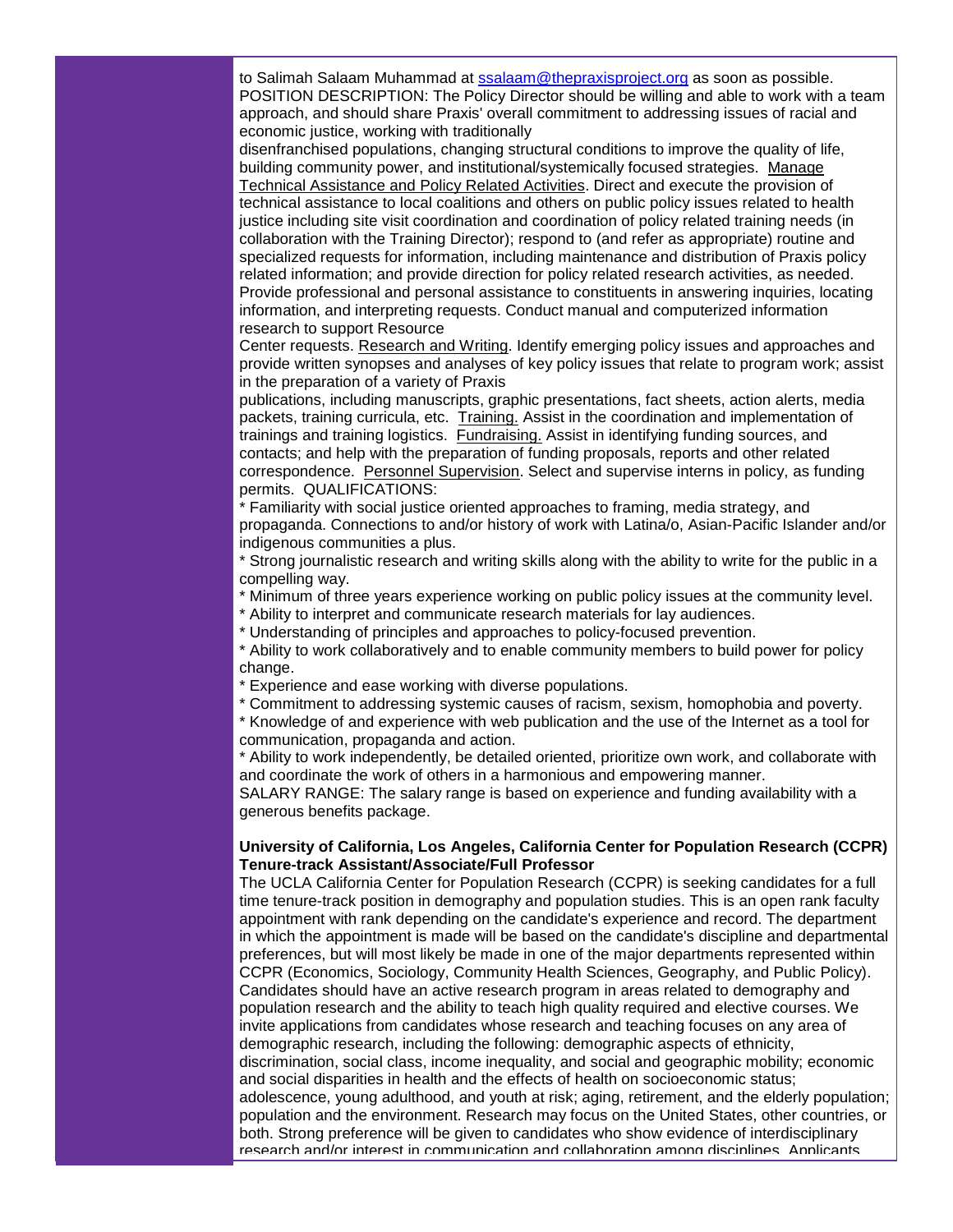must have an earned doctorate in a social science, public policy, public health, demography, or a related field. Preference will be given to candidates with graduate training in demographic methods, theory, and research. Responsibilities include teaching required and elective courses in the department in which the appointment is made, student advising, maintenance of a strong and innovative research program, active participation in the CCPR Demographic Training Program, and participation in CCPR, departmental, and campus-wide committees. Candidates are expected to have extramurally funded research or (for junior candidates) to show evidence that they will compete successfully for extramural research funding in the future. Applications will be accepted until the position is filled, but review of full applications will start immediately. The start date for this position is negotiable, but preferably during academic year 2009-10. Established in 1998, the California Center for Population Research (CCPR) is one of the leading population studies centers in the United States. Research by CCPR affiliates is focused both domestically and internationally. This NIH-funded center comprises over 60 active faculty researchers from the disciplines of anthropology, economics, epidemiology, geography, law, management, medicine, pediatrics, policy studies, population, psychology, public health, social welfare, sociology, and urban planning. CCPR provides a vibrant and interdisciplinary intellectual environment for population-related research and training and excellent services that support these endeavors. For more information on CCPR see [www.ccpr.ucla.edu.](http://rs6.net/tn.jsp?t=knspi8cab.0.x4fcdzcab.5gytkqcab.1&ts=S0403&p=http%3A%2F%2Fwww.ccpr.ucla.edu%2F) Applications, including a letter of interest and a CV, including contact information for three references should be sent to: Professor Patrick Heuveline, Chair CCPR Search Committee c/o Wendy Tieu California Center for Population Research

4284 Public Policy Building PO Box 957236 University of California Los Angeles, CA 90095

**[back to top](#page-0-2)**

# <span id="page-11-0"></span>**Conferences and Events**

**amfAR, The Foundation for AIDS Research** *and* **Research!Americ. Capitol Hill Conference: Future Directions in the Fight Against HIV/AIDS Cannon House Office Building, Caucus Room 345 First Street & Independence Avenue, S.E. Washington, D.C.**

**Wednesday, May 13, 2009, 8:30 a.m. - 4:30 p.m.**

Please join us at a landmark summit on the future of the fight against HIV/AIDS. The Capitol Hill Conference will convene international HIV/AIDS experts, members of Congress, representatives of the Obama administration, and celebrity AIDS advocates for an intensive one-day forum on the most pressing global health issue of our time. Speakers includE:

**The Honorable Nancy Pelosi**, Speaker, U.S. House of Representatives **The Honorable James Clyburn**, Majority Whip, U.S. House of Representatives **Jeffrey Crowley, M.P.H**., Director, White House Office of National AIDS Policy **Anthony Fauci, M.D**., Director, National Institute of Allergy and Infectious Diseases, NIH **Kevin Fenton, M.D., Ph.D**., Director, National Center on HIV/AIDS, Viral Hepatitis, STD, and TB Prevention, CDC

**Earvin "Magic" Johnson**, Founder and Chairman, Magic Johnson Foundation **Michel Kazatchkine, M.D**., Executive Director, Global Fund to Fight AIDS, Tuberculosis and Malaria

**The Honorable Barbara Lee,** Chair, The Congressional Black Caucus, U.S. House of **Representatives** 

**The Honorable Nita Lowey**, Chair, Subcommittee on State, Foreign Operations and Related Programs, U.S. House of Representatives

ModeratoR: **Ted Koppel**, Senior News Analyst, NPR, Contributing Analyst, BBC News conference chair: Susan Blumenthal, M.D., M.P.A., Senior Policy and Medical Advisor, amfAR, The Foundation for AIDS Research, Former U.S. Assistant Surgeon General PRESENTATION OF amfAR'S AWARD OF COURAGE: Speaker Nancy Pelosi; Sen. Edward M. Kennedy; Earvin "Magic" Johnson; C. Everett Koop, M.D., Sc.D.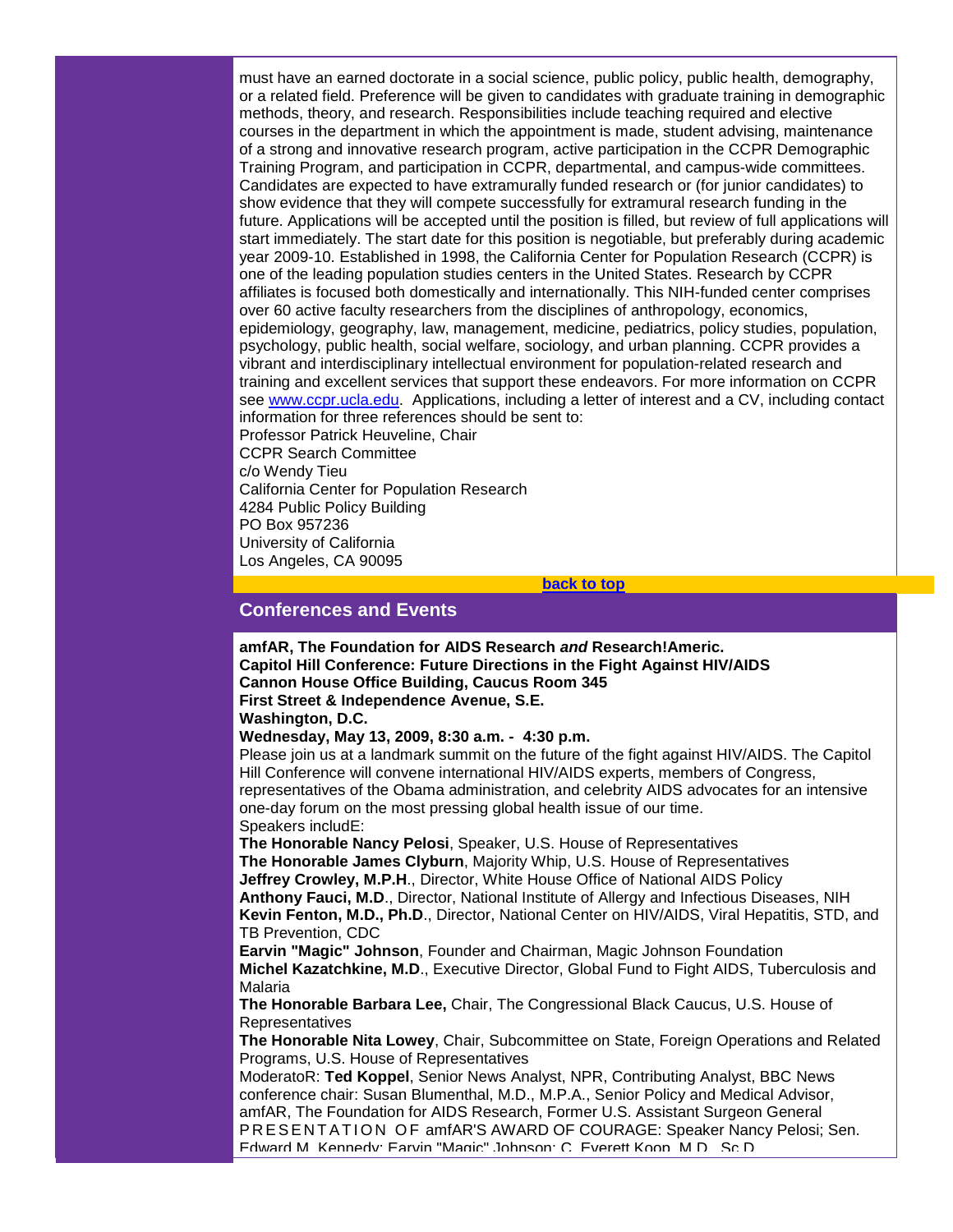presented bY: **Kenneth Cole**, Chairman of the Board, amfAR

HONORARY COMMITTEE: Harry Belafonte, Pierce and Keely Brosnan, Lisa Edelstein, Sir Elton John and David Furnish, Earvin "Magic" Johnson, Barry Manilow, Matthew Modine, Jane Seymour, Barbra Streisand, Dame Elizabeth Taylor, and Stanley Tucci. Honorary Congressional Committee includes more than 100 Members of Congress. **To RSVP**: **[http://tinyurl.com/cv78kh](http://rs6.net/tn.jsp?t=knspi8cab.0.888ri8cab.5gytkqcab.1&ts=S0403&p=http%3A%2F%2Ftinyurl.com%2Fcv78kh)**. Attendance is free and includes continental breakfast

and lunch. For additional information, please contact (703) 556-0024 or [AIDSconference@hayespr.com.](mailto:AIDSconference@hayespr.com) For media inquiries, please contact Cub Barrett, (212) 806 1602 or [cub.barrett@amfar.org.](mailto:cub.barrett@amfar.org)

#### **Asian and Pacific Islander American Health Forum Amplifying the Call for Healthy Communities June 1 - June 3, 2009**

Marriot Crystal Gateway, 1700 Jefferson Davis Highway, Arlington, Virginia 22202 For more information and to register, visit [https://org2.democracyinaction.org/o/5844/event/checkOut.jsp?event\\_KEY=6185,](http://rs6.net/tn.jsp?t=knspi8cab.0.788ri8cab.5gytkqcab.1&ts=S0403&p=https%3A%2F%2Forg2.democracyinaction.org%2Fo%2F5844%2Fevent%2FcheckOut.jsp%3Fevent_KEY%3D6185)

#### **California Breast Cancer Research Program**

**Webinar on How to apply for Community Researcher Collaboration funding: Getting Started**

# **Monday, May 11, 2009, 12:00 noon-1:00 p.m. or**

**Wednesday, May 13, 2009, 10:00 a.m.-11:00 a.m.**

Are you curious about how community members and researchers can form teams, receive funding, and conduct breast cancer research together? Join Marj Plumb, collaborative research consultant, from the comfort of your own desk for a free, LIVE, engaging 1-hour information webinar about the Community Research Collaboration (CRC) Awards. For more information: [http://www.cbcrp.org/community/workshop.php.](http://rs6.net/tn.jsp?t=knspi8cab.0.688ri8cab.5gytkqcab.1&ts=S0403&p=http%3A%2F%2Fwww.cbcrp.org%2Fcommunity%2Fworkshop.php) CRC awards provide \$150,000 to \$600,000 of funding (plus indirect funds for most institutions) from the California Breast Cancer Research Program and require a partnership of CA-based community organizations and research scientists. Application success rates have historically been high, ranging from 19% to 43%. While the call for applications occurs around the end of September each year (with a submission deadline in January of each year), finding a partner, forming your team, discussing research ideas and methodology, and getting prepared to apply should begin now. Past CRC Awards have funded research topics from the fields of:

- Health policy, public health, and health services
- Psychology and sociology
- **Epidemiology**
- Behavioral science
- Environmental sciences
- **Ethnic studies**

This call "Getting Started" will provide:

- 1) an overview of the CRC awards,
- 2) suggestions for how to find a partner and form your team,
- 3) an overview of CBCRP research funding priorities, and
- 4) application deadlines and timelines.

To sign up, please send the following information to

[CRCTeleconference@cabreastcancer.org:](mailto:CRCTeleconference@cabreastcancer.org)

Your email address

Name

Primary Organizational Affiliation

Position/Title

The city where you are located

The teleconference you plan to participate in (choose one):

1. Monday, May 11, 12noon - 1:00pm

2. Wednesday, May 13,10:00am - 11:00am

Call-in information will be emailed prior to the start of the webinar. Access to the web is recommended during the webinar but is not required. Please forward this announcement to anyone likely to be interested in learning more about the CRC application process. Attendance is not a pre-requisite for submitting an application but is highly recommended. Future Webinar/Conference Calls will cover "completing the application materials" (in August or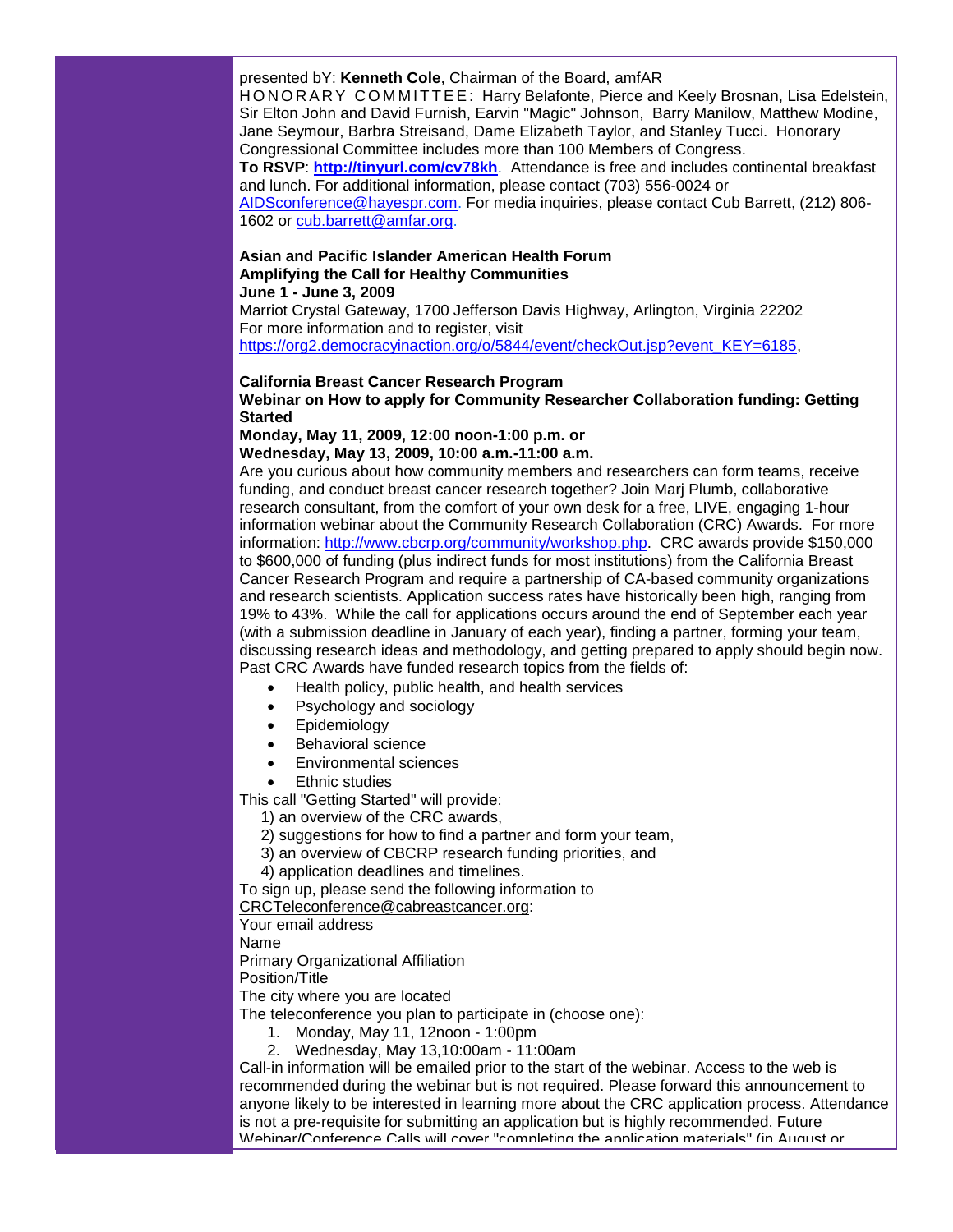September) and a "walk through the online submission process" (in November). For more information about the CRC awards, including a list of previous award topics and partnerships, please visit [www.cabreastcancer.org/community/.](http://rs6.net/tn.jsp?t=knspi8cab.0.588ri8cab.5gytkqcab.1&ts=S0403&p=http%3A%2F%2Fwww.cabreastcancer.org%2Fcommunity%2F) To request technical assistance (including help finding a partner, collaboration assistance, feedback on research ideas, etc.) or to request a speaker for your symposium or meeting, please contact: Katherine McKenzie, Ph.D. at 510-987-9884 or [CRCinfo@cabreastcancer.org.](mailto:CRCinfo@cabreastcancer.org) To receive the "Call for Applications" for all CBCRP award types please send your contact information to [getinfo@cabreastcancer.org](mailto:getinfo@cabreastcancer.org) and put "mailing list" in the subject line.

# **Children in Balance at Tufts University Community Leadership Institute for Childhood Obesity Prevention Boston, MA**

#### **July 21-23, 2009**

Community Leadership Institute for Childhood Obesity Prevention Hosted by Children in Balance at Tufts University, July 21-23, 2009, Boston, MA. Children in Balance (CIB), an initiative of the Gerald J. and Dorothy R. Friedman School of Nutrition Science and Policy at Tufts University, has as its mission the prevention and reversal of childhood obesity. Children in Balance is hosting a three day leadership training institute for professionals and advocates who wish to further childhood obesity prevention efforts in their communities with a focus on elementary-aged children. Participants will leave the training prepared and empowered to create healthier community environments for children, encouraging better nutrition and more opportunities for physical activity. Visit [http://childreninbalance.org/](http://rs6.net/tn.jsp?t=knspi8cab.0.488ri8cab.5gytkqcab.1&ts=S0403&p=http%3A%2F%2Fchildreninbalance.org%2F) for more information.

# **Joint Center for Political and Economic Studies Health Policy Institute and the Office of the House Majority Whip**

## **Congressional Briefing on Addressing the Needs of Young Men of Color** Rayburn B-369

May 15, 2009, 8:00 a.m.-9:30 a.m.

Participate in a discussion with distinguished experts regarding how the needs of young men of color can be addressed in current federal legislation, and how communities can work to improve opportunity for this population.

Panel Moderator: Former Congressman and current Oakland Mayor Ronald V. Dellums. Continental Breakfast will be served. To reserve a seat, please RSVP to [hpi@jointcenter.org.](mailto:hpi@jointcenter.org) Contact Kim Raymond at 202-789-6355 for more information.

**Mark Your Calendar! Winston Salem State University, Center of Excellence for the Elimination of Health Disparities National Conference to End Disparities II Twin City Quarter**

**Winston Salem, MA November 3-6, 2009**

Featured Speakers: Dr. Garth N. Graham; Mrs. Elizabeth A. Edwards; Dr. David R. Williams; and Dr. Alvin F. Poussaint

Join us as we bring together representatives from local, regional, state and national organizations, along with consumers, in a forum addressing the NIH National Center on Minority Health and Health Disparities and Healthy People 2010 goals. Convene with more than 800: Healthcare Providers; Healthcare Professionals; Educators; Program Managers; Researchers; Policymakers; Business and Community Leaders.

#### **[back to top](#page-0-2)**

# <span id="page-13-0"></span>**Resources**

#### **Publications**

#### **Communiqué: Psychological and Behavioral Perspectives on Health Disparities American Psychological Association**

The American Psychological Association published *Communiqué: Psychological and Behavioral Perspectives on Health Disparities*. This guide seeks to inform policy makers, advocates, the general public, and behavioral scientists about the disproportionate impact of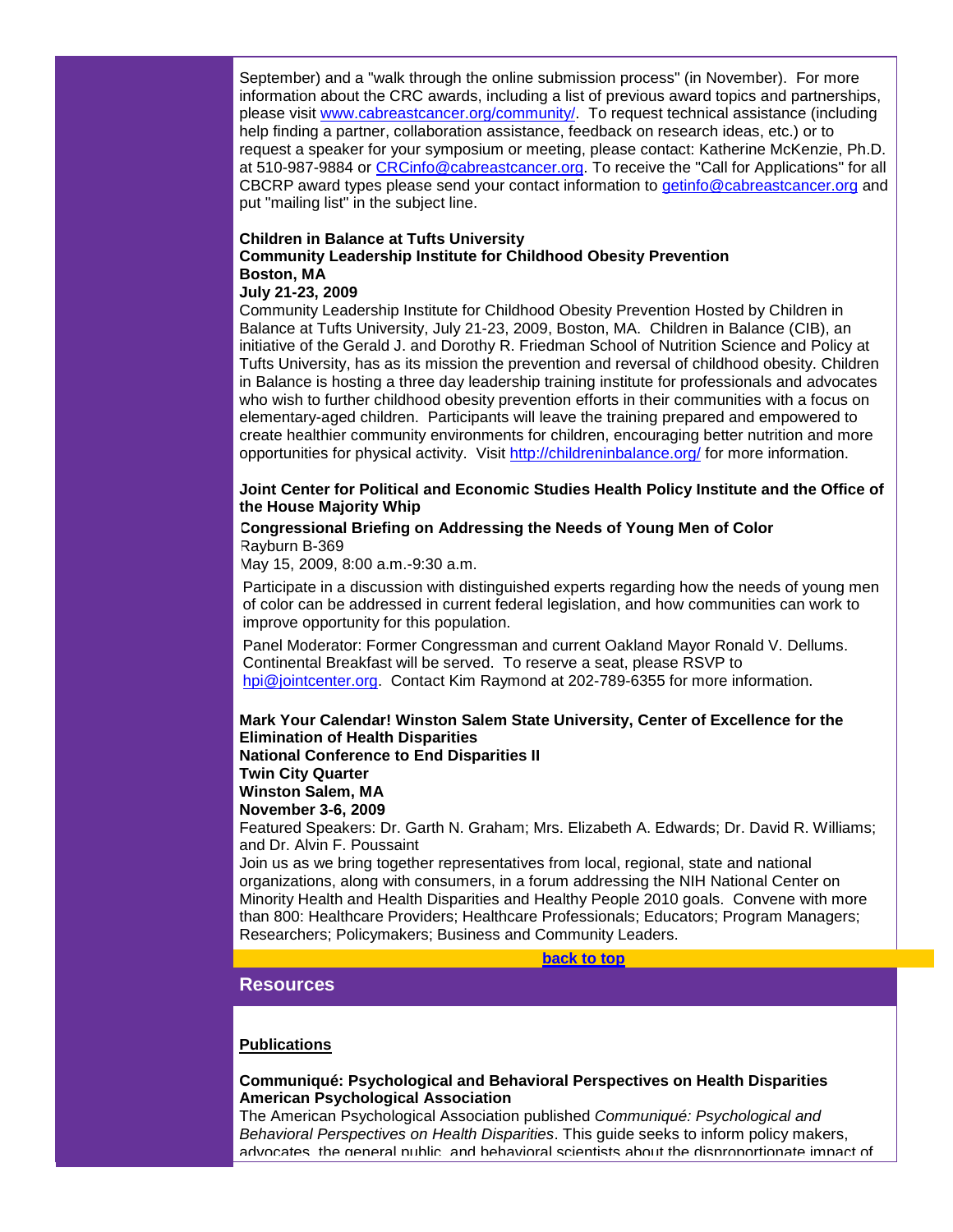health disparities on communities of color. It suggests that efforts to reduce health disparities must include collaboration between medical and public health scientists with behavioral and psychological scientists. To view this guide, visit **[http://tinyurl.com/csngvh](http://rs6.net/tn.jsp?t=knspi8cab.0.a78ri8cab.5gytkqcab.1&ts=S0403&p=http%3A%2F%2Ftinyurl.com%2Fcsngvh)**.

# **Key Health and Health Care Indicators by Race/Ethnicity and State Kaiser Family Foundation**

The Kaiser Family Foundation recently updated *Key Health and Health Care Indicators by Race/Ethnicity and State*. This fact sheet shows variations across all 50 states and racial and ethnic groups for six key health and health care indicators, including rates of infant mortality, diabetes-related mortality, the AIDS case rate, and the percentage of people in each state who are uninsured, enrolled in Medicaid, and living in poverty. To view this factsheet, visit [http://www.kff.org/minorityhealth/upload/7633-02.pdf,](http://rs6.net/tn.jsp?t=knspi8cab.0.b78ri8cab.5gytkqcab.1&ts=S0403&p=http%3A%2F%2Fwww.kff.org%2Fminorityhealth%2Fupload%2F7633-02.pdf)

# **Quantifying Separate and Unequal: Racial-Ethnic Distributions of Neighborhood Poverty in Metropolitan America**

Theresa L. Osypuk, Sandro Galea, Nancy McArdle and Dolores Acevedo-Garcia. (2009/In Press). Urban Affairs Review. First published on February 4, 2009 as doi:10.1177/1078087408331119 [http://uar.sagepub.com/cgi/rapidpdf/1078087408331119v1](http://rs6.net/tn.jsp?t=knspi8cab.0.c78ri8cab.5gytkqcab.1&ts=S0403&p=http%3A%2F%2Fuar.sagepub.com%2Fcgi%2Frapidpdf%2F1078087408331119v1)

# **Web site**

# **[Statehealthfacts.org](http://rs6.net/tn.jsp?t=knspi8cab.0.d78ri8cab.5gytkqcab.1&ts=S0403&p=http%3A%2F%2Fwww.statehealthfacts.org%2F)**

Statehealthfacts.org, from the Henry J. Kaiser Family Foundation, provides free, up-to-date, and easy-to-use health and health policy data on all 50 states. Statehealthfacts.org has data on more than 600 health topics including Medicaid and SCHIP, Medicare, health coverage and the uninsured, health costs and budgets, providers and service use, minority health, women's health, and HIV/AIDS.

# **Others**

# **Kaiseredu.org**

Fellowship and Internship Directory The [Fellowship and Internship Directory](http://rs6.net/tn.jsp?t=knspi8cab.0.e78ri8cab.5gytkqcab.1&ts=S0403&p=http%3A%2F%2Fcme.kff.org%2FKey%3D15778.Jcg.Q.C.L9JQ1W) has been updated. [http://www.kaiseredu.org/fellowships/default.aspx](http://rs6.net/tn.jsp?t=knspi8cab.0.f78ri8cab.5gytkqcab.1&ts=S0403&p=http%3A%2F%2Fwww.kaiseredu.org%2Ffellowships%2Fdefault.aspx)

# **Kaiser Family Foundation's Archived Webcast**

# **Today's Topics In Health Disparities: The Effect of the Economic Downturn on the Health of Communities of Color**

The Kaiser Family Foundation hosted The Effect of the Economic Downturn on the Health of Communities of Color. During this live, interactive webcast, panelists examined how the recession is affecting communities of color in the areas of health coverage, access to care, and health outcomes. The panelists also discussed whether the economic recovery legislation would help states respond to the rising demand for programs such as Medicaid. A webcast of this briefing is available at [http://www.kff.org/minorityhealth/rehc032509webcast.shtml.](http://rs6.net/tn.jsp?t=knspi8cab.0.g78ri8cab.5gytkqcab.1&ts=S0403&p=http%3A%2F%2Fwww.kff.org%2Fminorityhealth%2Frehc032509webcast.shtml)

# **X PRIZE Foundation, WellPoint Inc. Unveil Initial Design for Revolutionary \$10+ Million Healthcare X PRIZE**

*Initial Prize Design Released for Public Comment at World Health Care Congress in Washington, D.C.* 

WASHINGTON (April 14, 2009) -- The [X PRIZE Foundation,](http://rs6.net/tn.jsp?t=knspi8cab.0.h78ri8cab.5gytkqcab.1&ts=S0403&p=http%3A%2F%2Fwww.xprize.org%2F) a nonprofit organization that drives innovation through large incentive competitions, in collaboration with the WellPoint [Foundation,](http://rs6.net/tn.jsp?t=knspi8cab.0.i78ri8cab.5gytkqcab.1&ts=S0403&p=http%3A%2F%2Fwww.wellpointfoundation.org%2F) one of the nation's largest private foundations, and [WellPoint, Inc.](http://rs6.net/tn.jsp?t=knspi8cab.0.j78ri8cab.5gytkqcab.1&ts=S0403&p=http%3A%2F%2Fwww.wellpoint.com%2F) (NYSE: WLP), the nation's largest health benefits company in terms of medical membership, announced today the initial competition design for a \$10M+ Healthcare X PRIZE.

The Grand Challenge for this Healthcare X PRIZE will be to create an optimal health paradigm that empowers and engages individuals and communities in a way that dramatically improves health value. Following today's announcement, the public is invited to comment on the approach and provide feedback to ensure that the competition results in affordable, highquality health care for all communities. An overview of the initial prize design and guidelines are available for public comment at [www.xprize.org/wellpoint.](http://rs6.net/tn.jsp?t=knspi8cab.0.k78ri8cab.5gytkqcab.1&ts=S0403&p=http%3A%2F%2Fwww.xprize.org%2Fhealthcare) The initial X PRIZE design was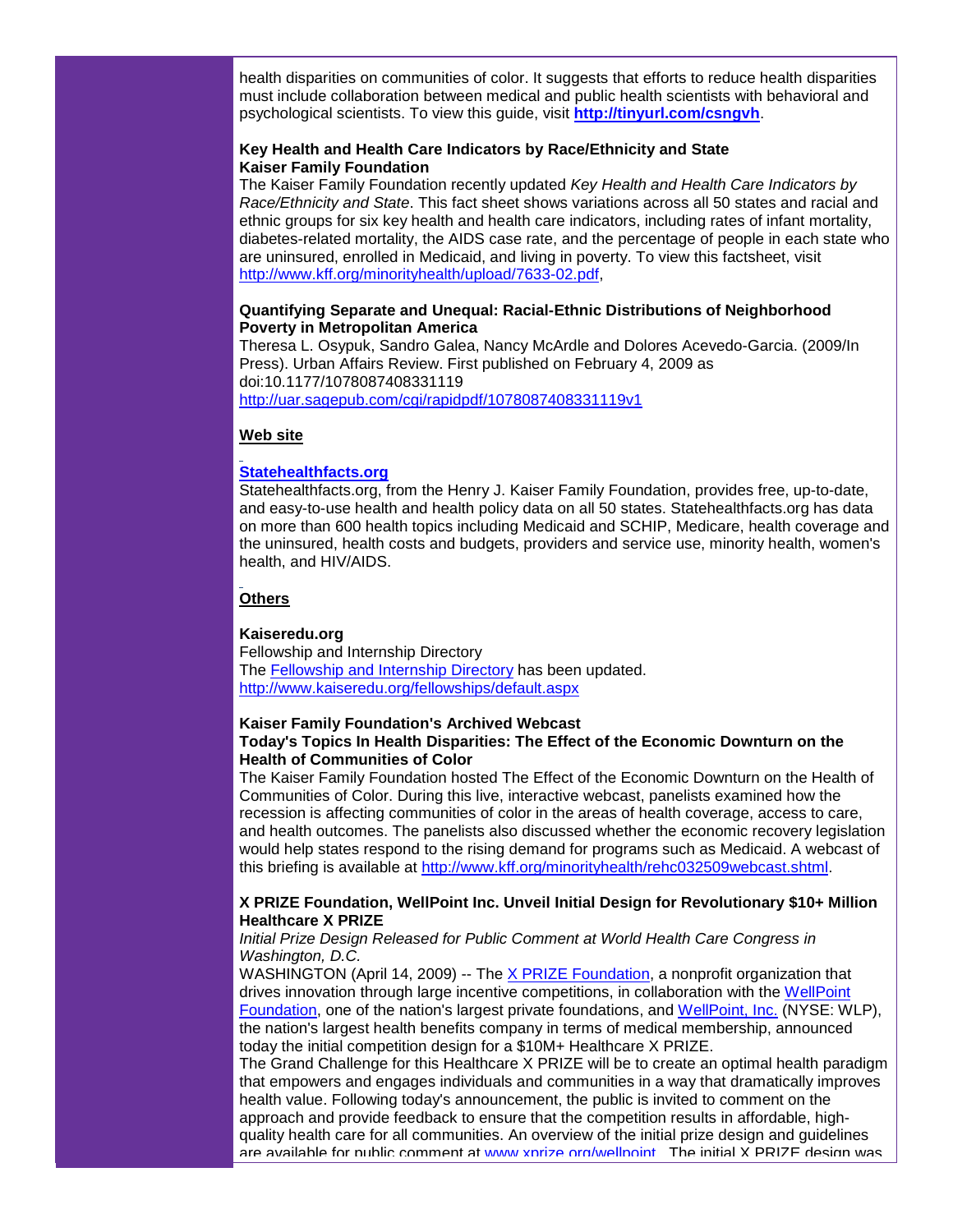announced jointly by Dr. Peter H. Diamandis, chairman and CEO, The X PRIZE Foundation and Angela Braly, president and CEO, WellPoint, Inc. They were joined by the Hon. Bill Bradley, former U.S. Senator, and managing director, Allen & Company LLC, and the Hon. Newt Gingrich, former Speaker of the House and Founder, Center for Health Transformation, for a health care discussion moderated by Susan Dentzer, editor in chief, *Health Affairs*. "President Obama has called for bold new ideas to revitalize our health care system. We are answering that call by developing an innovative incentive prize that optimizes the health of all Americans and significantly increases the value from every health dollar," said Dr. Diamandis. "This is not the situation today and we need to change it. Ultimately, you get what you incentivize. If we can refocus our health care system on helping individuals optimize health, and reward providers who improve outcomes, the implications over the next decade will be profound." "I'm very pleased to be part of this developing X PRIZE competition," said Sen. Bradley, "This prize will bring together people from different elements of the health care system and get them collaborating to devise a new system that will produce the highest quality health care for the greatest number of people at the lowest possible cost. The greatest key is tapping into the American people; if you've got a great idea, put it forward." The collaboration between The X PRIZE Foundation, WellPoint, Inc. and the WellPoint Foundation to design a \$10M+ Healthcare X PRIZE was announced in October 2008. Since then, hundreds of comments from the public and leaders across the health care industry have been collected from The X PRIZE Foundation Web site to create the initial design announced today. "From across the health spectrum physicians, consumers, entrepreneurs, technology experts, government officials and others have already contributed their time and expertise to developing a meaningful prize design," said Angela Braly. "Now we ask the public and interested stakeholders to take a look at our initial design and share ideas on how we can use a Healthcare X PRIZE to create a dramatic improvement in the health of our families and communities while simultaneously improving affordability." The X PRIZE Foundation's health care prize development team and WellPoint collaborated with prominent health care providers, thought-leaders, academic and political advisors from across the nation to identify key components for a health care focused incentivized competition. Key advisors include: Dr. Glenn Steele, CEO, Geisinger Health System; Dr. Jim Weinstein, director, Dartmouth Institute for Health Policy and Clinical Practice; Dr. Carol Diamond, managing director, Markle Foundation; Mark Litow, principal and consulting actuary, Milliman; Dr. Dean Ornish, president, Preventive Medicine Research Institute; Michael E. Porter, professor, Harvard Business School; Hon. Bill Bradley, former U.S. Senator; and Hon. Newt Gingrich, former Speaker of the House and Founder, Center for Health Transformation. The proposed \$10M+ Healthcare X PRIZE is designed to improve health value by more than 50 percent in a community during a three year trial. A competition around value measures and compares health outcomes against the total cost of care for a community. Health outcomes would be measured by a "community health index," which combines functional health (e.g., reduced sick days, improved ability to climb stairs) and clinical events (e.g., visit to ER, rehospitalization). Total cost would include direct costs incurred across health benefits, payroll (sick and disability pay), coupled with out-of-pocket health care. "We have a challenge of how we pay for things. In many ways, we over pay for acute care and we underpay for preventative care and wellness," said Speaker Gingrich. "This approach allows for significant improvements that would lead to better health outcomes, which would lead to longer, more active lives and do so at lower costs." Under the proposed competition framework, teams would have 18 months to conceive, model, and submit plans to create a new paradigm that can impact the health status of individual participants as well as the overall health status of communities. A later pilot phase will be used to demonstrate that the models can successfully be applied on a small scale. To select finalists, the competitive field will be narrowed to approximately the top five performers as judged by an objective process currently under development. During the competition stage, the five finalists will be matched to a test community of 10,000 individuals and compared against a control group during a three year real-world trial. WellPoint, together with its affiliated health plans, has committed to collect appropriate data and collaborate with employers and providers to set up the test communities, subject to validation by an independent third party. The competing team's ability to change incentives is expected to drive improved behaviors across consumers and providers. "We appreciate the tremendous support and advice we've received from the health community as we've shaped this effort," said Dr. Vijay Goel, director of Prize Development, The X PRIZE Foundation. "By engaging individuals through the creation of a personal vitality score to help them understand their health options, and then measuring the impact of their choices at the community health level, we can create new